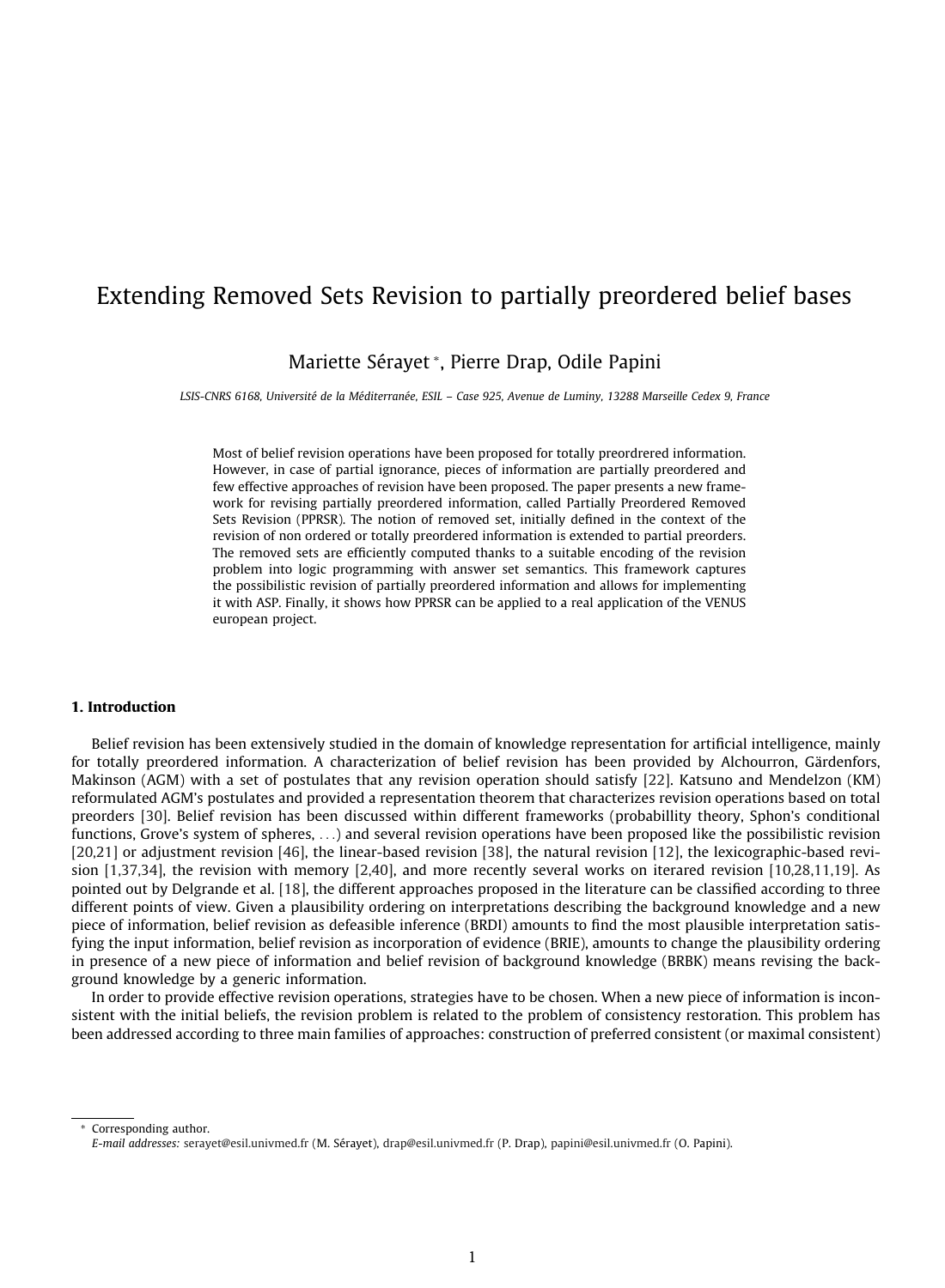subsets of formulae [\[42,1,15\],](#page-16-0) forgetting some variables responsible of the inconsistency [\[36,33,9\]](#page-16-0), inconsistency minimization [\[41,14,25,48\]](#page-16-0).

Some approaches have been implemented [\[47,17\],](#page-16-0) among them, Removed Sets Revision which has been initially proposed in [\[48\]](#page-16-0) for revising a set of propositional formulae. Contrary to consistency maximization, this approach stems from removing a minimal number of formulae, called removed set, to restore consistency. The Removed Sets Revision (RSR) and then a prioritized form of Removed Sets Revision, called Prioritized Removed Sets Revision (PRSR) [\[8\]](#page-16-0) have been encoded into answer set programming and allowed for solving a practical revision problem coming from a real application in the framework of geographical information system.

However in some applications, an agent has not always a total preorder between situations at his disposal, but is only able to define a partial preorder between situations, particularly in case of partial ignorance and incomplete information. In such cases, an epistemic state can be represented by either a partial preorder on interpretations or a partially preordered belief base.

The revision of partially preordered information has been less investigated in the literature, however Lagrue and coworkers [\[6\]](#page-16-0) pointed out that the KM's postulates are not appropriate for partial preorders and proposed a suitable definition of faithful assignment, called P-faithful assignment, a new set of postulates and a representation theorem. Some revision operations initially defined for total preorders, such as revision with memory and possibilistic revision have been successfully extended to partial preorders [\[4\].](#page-16-0)

This paper proposes a new framework for revising partially preordered information and provides an efficient implementation thanks to answer set programming. The main contributions of this paper are the following:

- It extends the Removed Sets Revision to partially preordered information, called Partially Preordered Removed Sets Revision (PPRSR). The paper shows how the notion of removed set, roughly speaking, the subsets of formulae to remove to restore consistency, initially defined in the context of non ordered [\[48\]](#page-16-0) or totally ordered [\[8\]](#page-16-0) information is extended to the case of the revision of partially preordered information.
- It provides an implementation of PPRSR with ASP. The revision problem is translated into a logic program with answer set semantics and a one-to-one correspondence between removed sets and preferred answer sets is shown. The computation of answer sets is performed with any ASP solver.
- It shows that the possibilistic revision of partially preordered information can be captured within the PPRSR framework allowing for an efficient implementation with ASP.

The rest of this paper is organized as follows. Section 2 fixes the notations and gives a refresher on the Removed Sets Revision (RSR), on answer set programming and on partial preorders. Section 3 presents the Partially Preordered Removed Set Revision (PPRSR) and shows how it captures the possibilistic revision. Section 4 details the encoding of PPRSR into logic programming with answer set semantics and the computation of answer sets thanks to ASP solvers. It then shows the one-toone correspondence between removed sets and preferred answer sets. Section 5 illustrates how PPRSR can be applied in the context of the VENUS project before concluding.

# 2. Background and notations

# 2.1. Notations

In this paper we use propositional calculus, denoted by  $\mathcal{L}_{\mathcal{PC}}$ , as knowledge representation language with usual connectives  $\neg, \wedge, \vee, \rightarrow, \leftrightarrow.$  Let X be a set of propositional formulae, we denote by Cons(X) the set of logical consequences of X. We denote by W the set of interpretations of  $\mathcal{L}_{PC}$  and by Mod( $\psi$ ) the set of models of a formula  $\psi$ , that is Mod( $\psi$ ) = { $\omega \in \mathcal{W}, \omega \models \psi$ } where  $\models$  denotes the inference relation used for drawing conclusions.

# 2.2. Removed Sets Revision

We briefly recall the Removed Sets Revision approach. Removed Sets Revision [\[48\]](#page-16-0) deals with the revision of a set of propositional formulae by a set of propositional formulae.<sup>1</sup> Let K and A be finite sets of clauses. Removed Sets Revision (RSR) focuses on the minimal subsets of clauses to remove from K, called *removed sets*, in order to restore the consistency of  $K \cup A$ . More formally,

**Definition 1.** Let K and A be two consistent sets of clauses such that  $K \cup A$  is inconsistent. R a subset of clauses of K, is a removed set of  $K \cup A$  iff

(i)  $(K \backslash R) \cup A$  is consistent;

(ii)  $\forall R \subseteq K$ , if  $(K \backslash R) \cup A$  is consistent then  $|R| \leq R'|^2$ .

Let denote by  $\mathcal{R}(K \cup A)$  the collection of removed sets of  $K \cup A$ , RSR is defined as follows:

<sup>1</sup> The initial approach considers propositional formulae in their equivalent conjunctive normal form (CNF).

 $2 |R|$  denotes the number of clauses of R.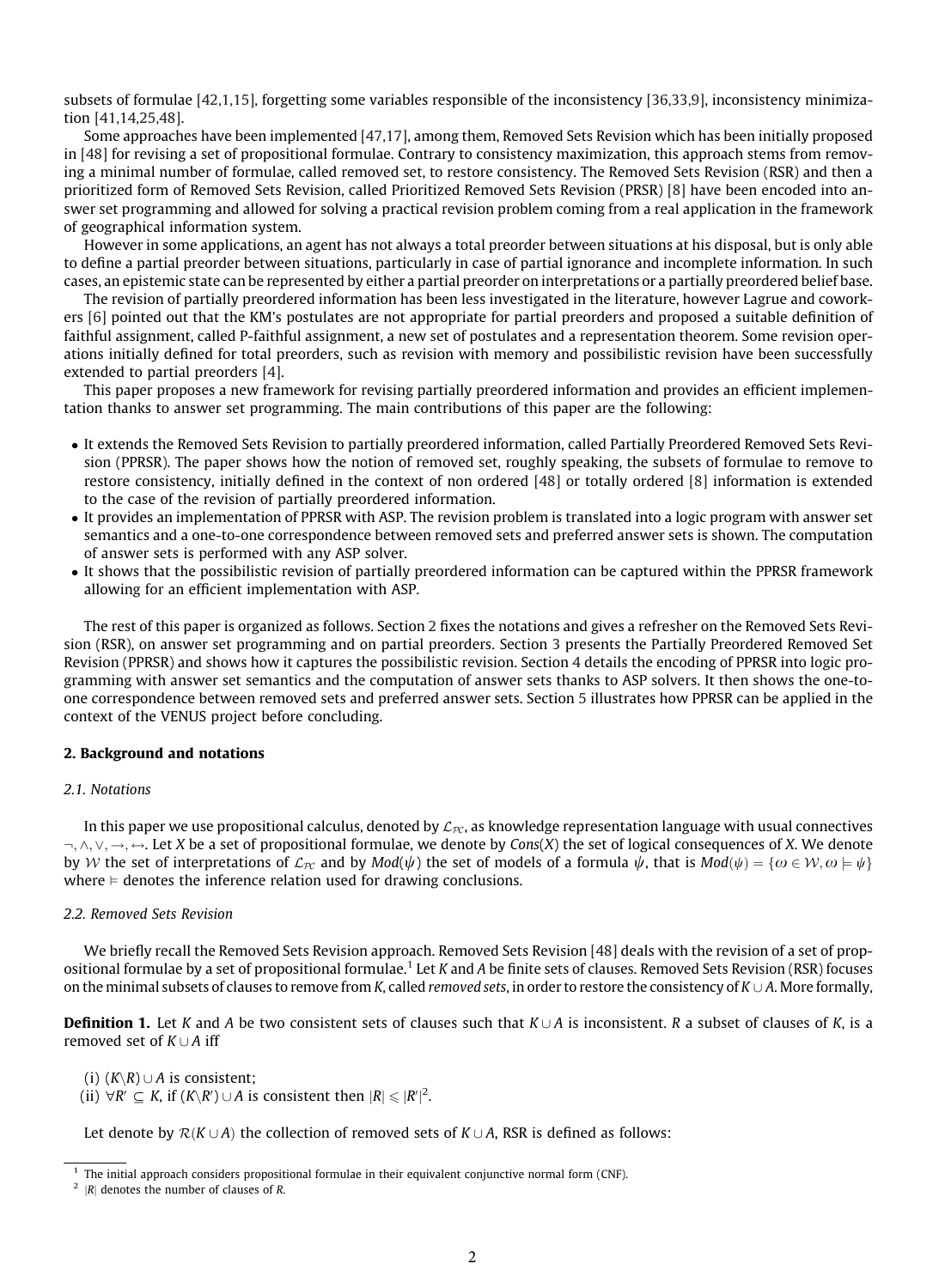**Definition 2.** Let K and A be two consistent sets of clauses.

$$
K \circ_{RSR} A =_{def} \bigvee_{R \in \mathcal{R}(K \cup A)} Cons((K \setminus R) \cup A).
$$

According to a semantic point of view,  $|N\mathcal{S}_k(\omega)|$  denotes the number of clauses of K falsified by an interpretation  $\omega$  and a total preorder on interpretations is defined by:

**Definition 3.**  $\omega_i \leq \kappa \omega_i$  iff  $|\mathcal{NS}_K(\omega_i)| \leq |\mathcal{NS}_K(\omega_i)|$ .

Removed Sets Revision can be semantically defined by:

**Definition 4.** Let K and A be two consistent sets of clauses.

 $Mod(K_{\mathcal{O}_{RSR,em}} A) = min(Mod(A), \leq_K).$ 

It minimizes the number of clauses falsified by the models of A and  $Mod(K_{PSR}A) = Mod(K_{PSR}A)$ . In case of prioritized belief bases, RSR has been extended to Prioritized Removed Sets Revision (PRSR) [\[8\].](#page-16-0)

# 2.3. Partial preorders

A partial preorder, denoted by  $\prec$  on a set A is a reflexive and transitive binary relation. Let x and y be two members of A, the equality is defined by  $x = v$  iff  $x \prec v$  and  $v \prec x$ . The corresponding strict partial preorder, denoted by  $\prec$ , is such that,  $x \prec v$ iff  $x \prec y$  holds but  $x = y$  does not hold. We denote by  $\sim$  the incomparability relation  $x \sim y$  iff  $x \prec y$  does not hold nor  $y \prec x$ . The set of minimal elements of A with respect to  $\prec$ , denoted by  $Min(A, \prec)$ , is defined as:  $Min(A, \prec) = \{x \in A, \exists y \in A : y \prec x\}.$ 

An epistemic state allows for encoding the agent's beliefs but also for encoding its relative confidence in alternative possible states of the world. Epistemic states can be represented by several means: preorders on interpretations [\[16,34\]](#page-16-0), conditionals [\[13,16\],](#page-16-0) epistemic entrenchments [\[45,37\],](#page-16-0) prioritized belief bases [\[2,3\],](#page-16-0) ... When focusing on representations by means of preorders, epistemic states are generally represented by total preorders on interpretations, however, as mentioned in the introduction, in case of partial ignorance, the agent is unable to compare all situations between them and a partial preorder seems to be more suitable to represent epistemic states.

Katsuno and Mendelzon [\[30\]](#page-16-0) proposed a set of postulates and a representation theorem that characterize revision operations based on partial preorders. However, the proposed approach is not satisfactory since only one class of partial preorders can be revised [\[6\]](#page-16-0). In particular, the concept of faithfull assignment defined in [\[30\]](#page-16-0) is unable to represent all partial preorders on interpretations. Let  $\Psi$  be an epistemic state represented by a partial preorder on interpretations, denoted by  $\prec_{\Psi}$  and let Bel(Y) be its corresponding belief set. An alternative definition of faithfull assignment, called P-faithfull assignment, is proposed in [\[6\]](#page-16-0) as follows.

**Definition 5.** Let  $Bel(\Psi) = min(\mathcal{W}, \prec_{\Psi}), \preceq_{\Psi}$  is a P-faifhful assignment if

1. if  $\omega$ ,  $\omega' \in$  Bel( $\Psi$ ) then  $\omega \prec \varphi \omega'$  does not hold,

2. if  $\omega' \not\vDash$  Bel( $\Psi$ ), then there exists  $\omega$  such that  $\omega \vDash$  Bel( $\Psi$ ) and  $\omega \prec \psi \omega'$ ,

3. if  $\Psi = \Phi$  then  $\preceq_{\Psi} = \preceq_{\Phi}$ .

Moreover, [\[6\]](#page-16-0) gives a set of postulates an operation  $\circ$  has to satisfy and a representation theorem such that Mod(Bel( $\Psi$  $\varphi(\omega)$ ) = min(Mod( $\mu$ ),  $\leq \psi$ ). An alternative syntactic but equivalent representation of an epistemic state,  $\Psi$  is a partially preordered belief base, denoted by  $(\Sigma, \leq_{\Sigma})$ , where  $\Sigma$  is a set of propositional formulae, and  $\leq_{\Sigma}$  is a partial preorder on the formulae of  $\Sigma$ . Several ways of defining a partial preorder on subsets of formulae belonging to  $\Sigma$ , called comparators, from a partial preorder on a set of formulae  $\Sigma$  have been proposed: inclusion-based [\[29\],](#page-16-0) possibilistic [\[5\],](#page-16-0) lexicographic [\[49\]](#page-16-0) comparators. They are such that the preferred formulae are kept in the belief base. In our approach, according to the Removed Sets strategy, we adopt a dual point of view in the sense that we want to prefer the subsets of formulae to remove. For example, we rephrase the possibilistic comparator (or weak comparator) used in [\[5\]](#page-16-0), already defined in [\[35\]](#page-16-0) and reused by Halpern [\[26\]](#page-16-0) as follows. Y is preferred to X if for each element of Y, there exists at least one element of X which is preferred to it, more formally:

**Definition 6.** Let  $\preceq_{\Sigma}$  be a partial preorder on  $\Sigma$ ,  $Y \subseteq \Sigma$  and  $X \subseteq \Sigma$ .

Y is preferred to X, denoted by  $Y \leq_{w} X$  iff  $\forall y \in Y$ ,  $\exists x \in X$  such that  $x \leq_{\Sigma} y$ .

We now briefly recall the extension of the semantic possibilistic revision to partial preorders [\[4\].](#page-16-0) The semantics of pos-sibilistic logic stems from the notion of possibility distribution [\[20\],](#page-16-0) denoted by  $\pi$ , which is a function from W, to [0,1].  $\pi(\omega)$ evaluates to what extent  $\omega$  is compatible, or consistent with the available knowledge.  $\pi(\omega)$  = 0 means that  $\omega$  is impossible, while  $\pi(\omega)$  = 1 means that  $\omega$  is totally possible.  $\pi(\omega') \preceq \pi(\omega)$  means that  $\omega$  is more plausible than  $\omega'$ . A possibility distribution is said to be normalized or consistent if there exists an interpretation  $\omega$  such that  $\pi(\omega) = 1$ .

An epistemic state  $\Psi$  is represented by  $(W, \leq_{\Psi})$  where the partial preorder on interpretations  $\leq_{\Psi}$  is associated to a possibility distribution as follows:  $\forall \omega, \omega' \in \mathcal{W}, \omega \leq \psi \omega'$  iff  $\pi(\omega') \leq \pi(\omega)$ . The possibilistic revision of  $\Psi$  by a propositional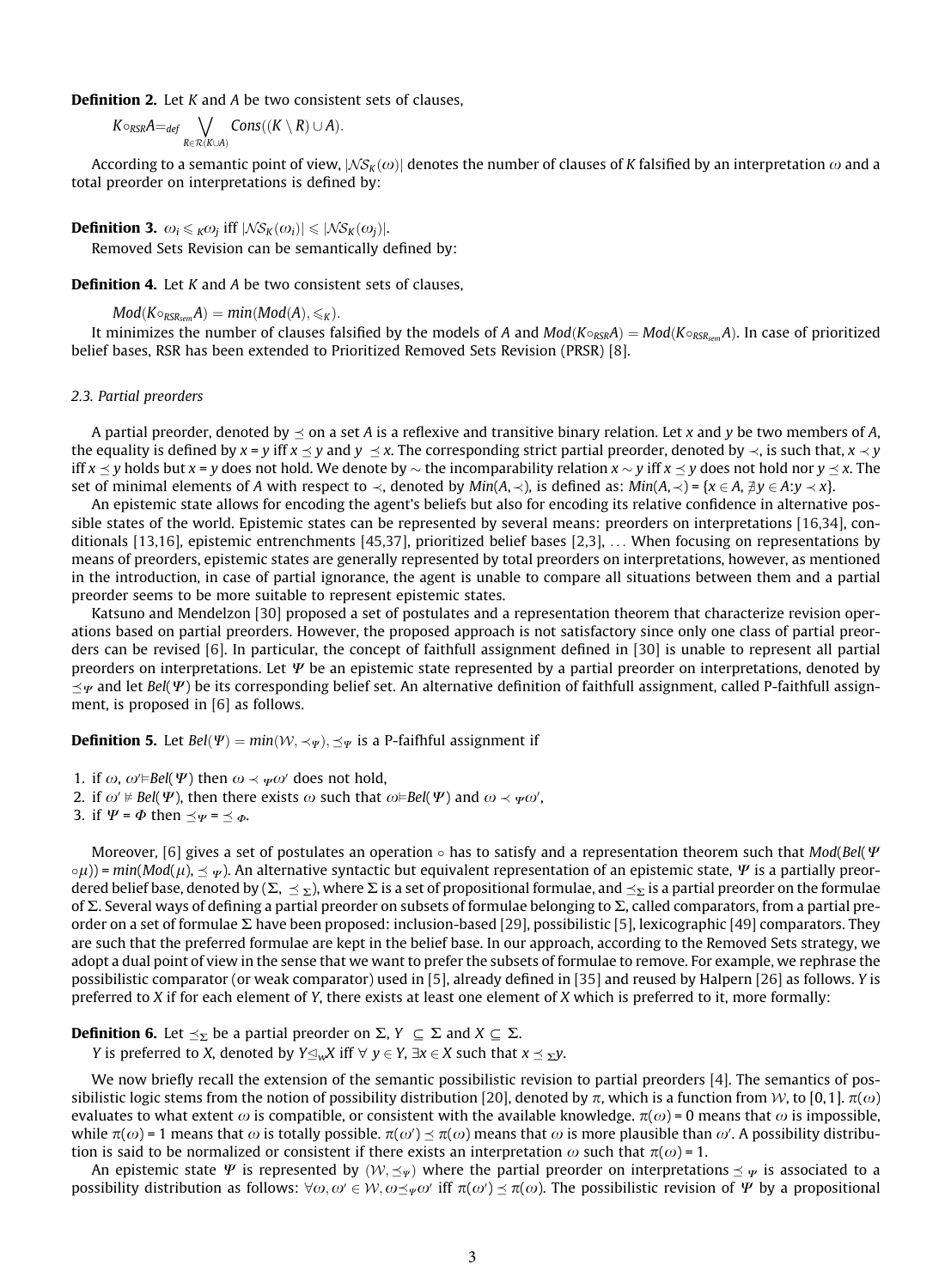<span id="page-3-0"></span>formula  $\mu$  leads to the epistemic state  $\Psi_{\infty,\mu}$ , represented by  $(\mathcal{W}, \preceq_{\Psi_{\infty,\mu}})$  which considers all the counter-models of  $\mu$  as impossible and preserves the relative ordering between the models of  $\mu$ . More formally,

**Definition 7.**  $\Psi_{\varphi_{\pi}}\mu$  corresponds to the following partial preorder:

- 1. if  $\omega$ ,  $\omega' \in Mod(\mu)$  then  $\omega \leq_{\Psi \circ_{\pi} \mu} \omega'$  iff  $\omega \leq_{\Psi} \omega'$ ,
- 2. if  $\omega$ ,  $\omega' \notin Mod(\mu)$  then  $\omega =_{\Psi \circ_{\pi} \mu} \omega'$ ,
- 3. if  $\omega \in \mathsf{Mod}(\mu)$  and  $\omega' \notin \mathsf{Mod}(\mu)$  then  $\omega \prec_{\Psi \circ_{\pi} \mu} \omega'$ .

#### 2.4. Answer sets

A normal logic program is a set of rules of the form  $c \leftarrow a_1, \ldots, a_n$ , not  $b_1, \ldots,$  not  $b_m$  where c,  $a_i(1 \leq i \leq n)$ ,  $b_i(1 \leq j \leq m)$  are propositional atoms and the symbol not stands for negation as failure. For a rule  $r$  like above, we introduce head( $r$ ) =  $c$  and  $body(r) = \{a_1, \ldots, a_n, b_1, \ldots, b_m\}$ . Furthermore, let  $body^+(r) = \{a_1, \ldots, a_n\}$  denotes the set of positive body atoms and  $body^-(r)$  =  $\{b_1,\ldots,b_m\}$  the set of negative body atoms, and  $body(r)$  =  $body^+(r) \cup body^-(r)$ . Let  $r$  be a rule,  $r^+$  denotes the rule head(r)  $\leftarrow$  body<sup>+</sup>(r), obtained from r by deleting all negative body atoms in the body of r.

A set of atoms X is closed under a basic program P iff for any rule  $r \in P$ , head(r)  $\in X$  whenever body(r)  $\subset X$ . The smallest set of atoms which is closed under a basic program P is denoted by  $CN(P)$ . The reduct or Gelfond–Lifschitz transformation [\[24\]](#page-16-0),  $P<sup>X</sup>$ of a program P relatively to a set X of atoms is defined by  $P^X$  =  $\{r^*| r \in Pandbody^-(r) \cap X$  = (). A set of atoms X is an answer set of P iff  $CN(P^X) = X$ .

#### 3. Partially Preordered Removed Sets Revision (PPRSR)

Let  $\Psi$  be an epistemic state for partially preordered information and Bel( $\Psi$ ) its corresponding belief set.  $\Psi$  can be interpreted according either a syntactic or a semantic point of view.  $\Psi$  is syntactically represented by  $(\Sigma, \prec_{\Sigma})$  where  $\Sigma$  is a finite set of arbitrary formulae and  $\prec_{\Sigma}$  is a partial preorder on  $\Sigma$ . Moreover,  $\Psi$  can also be semantically represented as a partial preorder on interpretations such that the models of  $Bel(\Psi)$  are minimal with respect to this partial preorder.

#### 3.1. The PPRSR framework

Revising partially preordered belief bases involves the definition of a partial preorder on subsets of formulae, called comparators [\[5,49\].](#page-16-0) We first present a general framework, Partially Preordered Removed Sets Revision (PPRSR) without specifying a particular comparator. We start with the syntactic approach then with the semantic one for revising an epistemic state  $\Psi$  by a formula  $\mu$ .

PPRSR Syntactic Approach. The original Removed Sets Revision was proposed for revising belief bases consisting of propositional formulae in conjunctive normal form, we now extend Removed Sets Revision to arbitrary formulae. Obviously, the Removed Sets Revision of arbitrary formulae does not lead to the same results than the Removed Sets Revision of formulae in CNF. However, only considering formulae in CNF, we loose the syntactic structure of the initial beliefs. Moreover, in some applications, it does not make sense to only remove part of formulae to restore consistency. In [\[32\]](#page-16-0) the approach concentrated to the construction of maximal consistent subbases from the initial belief base while our strategy is to focus on subsets of formulae to remove to restore consistency. More precisely, our strategy is to determine the preferred subsets (with respect to the initial preorder on formulae) to remove, called removed sets.

According to the syntactic point of view, the revision of the epistemic state  $\Psi$  by a formula  $\mu$  leads to an epistemic state denoted by  $\Psi_{\circ_{\leq \zeta}\mu}$  and represented by a new partially preordered belief base  $(\Sigma_{\circ_{\leq \zeta}\mu}, \pm_{\Sigma_{\circ_{\leq \zeta}\mu}})$  where the partial preorder  $\leq_{\Sigma \circ \phi_{\epsilon} \mu}$  is such that  $\mu$  is preferred to any formula of  $\Sigma$  and the relative ordering between the formulae of  $\Sigma$  is preserved. More formally,

**Definition 8.** Let  $(\Sigma, \preceq_{\Sigma})$  be a syntactic representation of  $\Psi$ , the revision of  $\Psi$  by a formula  $\mu$  leads to the revised epistemic **Definition 6.** Let  $(Z, \leq \Sigma)$  be a syntactic representation of  $Y$ , the revision of  $Y$  by a formula  $\mu$  read<br>state denoted by  $\Psi \circ_{\preceq_{\mathcal{C}}} \mu$  represented by a partially preordered belief base  $\left(\Sigma \circ_{\preceq_{\mathcal{C}}} \mu$ 

- $\Sigma \circ_{\preceq_{\mathcal{C}}} \mu = \Sigma \cup \{\mu\},\$
- $\bullet \preceq_{\Sigma \circ_{\preceq_{\mathcal{C}}}\mu} : (i) \forall \psi \in \Sigma, \mu \prec_{\Sigma \circ_{\preceq_{\mathcal{C}}}\mu} \psi \text{ and } (ii) \forall \psi, \psi \in \Sigma, \psi \preceq_{\Sigma \circ_{\preceq_{\mathcal{C}}}\mu} \phi \text{ iff } \psi \preceq_{\Sigma} \phi.$

Since  $\Sigma \cup \{\mu\}$  may be inconsistent, we have to provide the consistent belief set, denoted by Bel $(\Psi \circ_{\leq \epsilon} \mu)$ , corresponding to the revised epistemic state. In order to syntactically compute Bel( $\Psi_{\circ s_c\mu}$ ) we focus on the preferred subsets of formulae, with respect to the initial partial preorder, to remove from  $\Sigma$ , in order to restore consistency. We first define the potential removed sets as follows:

**Definition 9.** Let  $(\Sigma, \leq_{\Sigma})$  be a syntactic representation of  $\Psi$ . Let  $\mu$  be a formula such that  $\Sigma \cup {\{\mu\}}$  is inconsistent. R, a subset of formulae of  $\Sigma$ , is a potential removed set of  $\Sigma \cup {\{\mu\}}$  iff  $(\Sigma \setminus R) \cup {\{\mu\}}$  is consistent.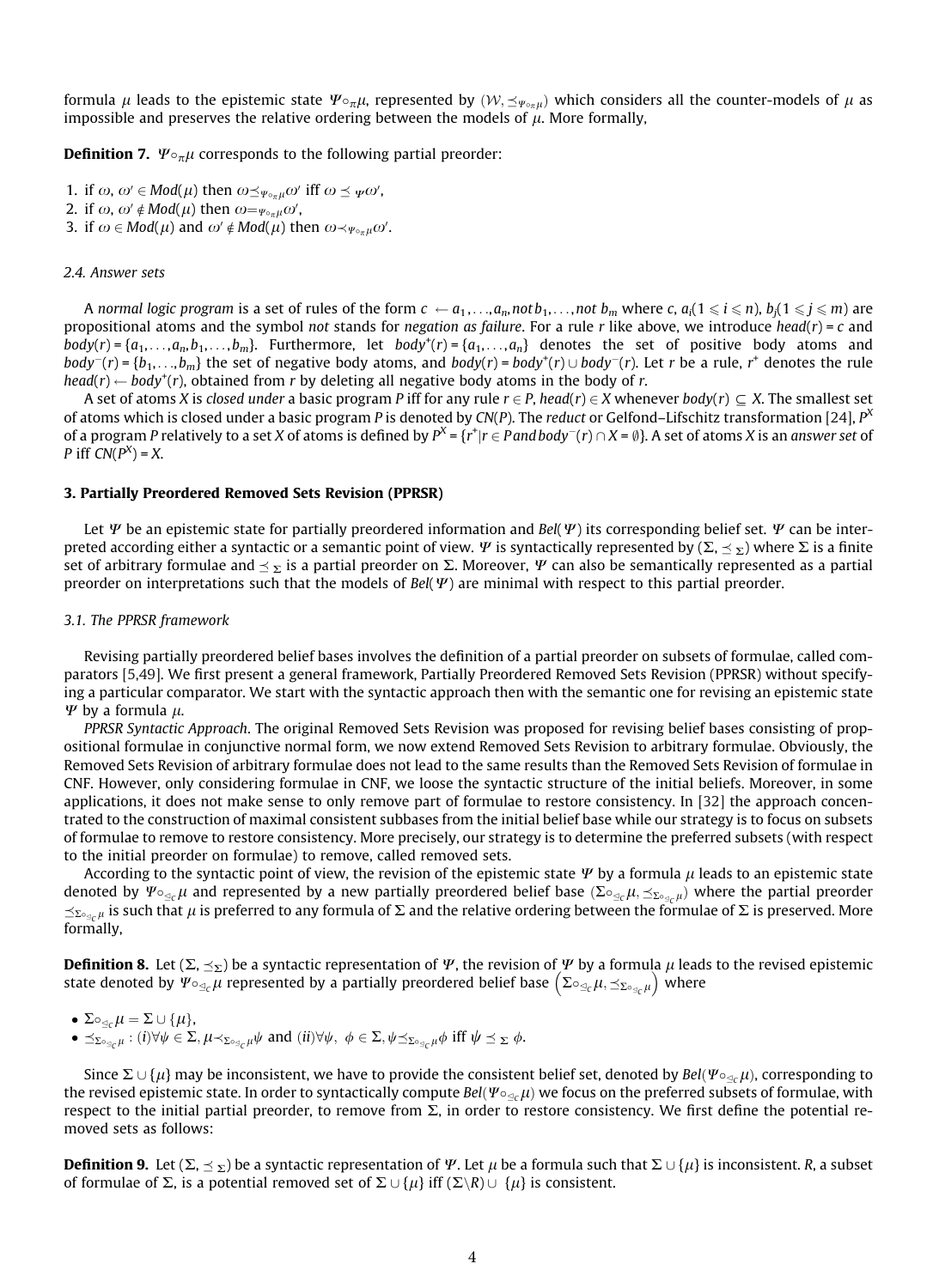$\neg a \vee b$ 

Fig. 1. Partial preorder on formulae of  $\Sigma$ .

<span id="page-4-0"></span>**Example 1.** Let  $\Sigma = \{a, b, a \vee \neg b, \neg a \vee b\}$  and  $\preceq_{\Sigma}$  be a given partial preorder illustrated by Fig. 1 where  $b \leftarrow a$  means that  $b \prec_{\Sigma} a$ . We revise  $\Sigma$  by  $\mu = \neg a \vee \neg b$ .  $\Sigma \cup \{\mu\}$  is inconsistent. The potential removed sets are  $R_0 = \{a, a \vee \neg b\}$ ,  $R_1 = \{a, a \vee \neg b\}$  $i-b$ ;  $-a \vee b$ },  $R_2 = \{a, b, a \vee \neg b\}$ ,  $R_3 = \{a, b, a \vee \neg b, \neg a \vee b\}$ ,  $R_4 = \{b, \neg a \vee b\}$ ,  $R_5 = \{b, a \vee \neg b, \neg a \vee b\}$ ,  $R_6 = \{a, b, \neg a \vee b\}$ ,  $R_7 = \{a, b\}$ .

Let  $\mathcal{R}(\Sigma \cup \{\mu\})$  be the set of potential removed sets. Among them, we want to prefer the potential removed sets which allow us to remove the formulae that are not preferred according to  $\leq_{\Sigma}$ . This leads to define a partial preorder on subsets of formulae of  $\Sigma$ , called comparator [\[5,49\]](#page-16-0), denoted by  $\triangleleft_C$ . We now generalize the notion of removed sets to subsets of partially preordered formulae. We denote by  $\mathcal{R}_C(\Sigma \cup \{\mu\})$  the set of removed sets of  $\Sigma \cup \{\mu\}$ .

**Definition 10.** Let  $(\Sigma, \leq_{\Sigma})$  be a syntactic representation of  $\Psi$ . Let  $\mu$  be a formula such that  $\Sigma \cup {\{\mu\}}$  is inconsistent.  $R \subseteq \Sigma$  is a removed set of  $\Sigma \cup {\{\mu\}}$  iff

- 1. R is a potential removed set.
- 2.  $\exists R' \in \mathcal{R}(\Sigma \cup \{u\})$  such that  $R' \subset R$ .
- 3.  $\exists R' \in \mathcal{R}(\Sigma \cup \{\mu\})$  such that  $R' \triangleleft_C R$ .

**Example 2.** In the examples, we will use the weak comparator, denoted by  $\triangleleft_w$  and defined in Section 2.3. We have  $R_0 \triangleleft_w R_1$ because  $a \prec_{\Sigma} a$  and  $-a \vee b \prec_{\Sigma} a \vee -b$ . The partial preorder on the potential removed sets is illustrated in Fig. 2.

Remark. We could refine the notion of removed set with an extra preference according to a strategy P (cardinality or minimality).  $\mathcal{R}_{CP}(\Sigma \cup \{\mu\})$  denotes the set of removed sets of  $\Sigma \cup \{\mu\}$  according to the strategy P. In this case, a preferred removed set according to a strategy P is a removed set R such that  $\mathbb{R}R' \in \mathcal{R}_C(\Sigma \cup \{\mu\})$  such that  $R' \leq pR$ . According to the cardinality,  $R_Y \leqslant_{CARD} R_X$  iff  $|R_Y| \leqslant |R_X|$  with |X| the cardinality of the set X. According to the minimality,  $R_Y \leqslant_{MIN} R_X$  iff  $|R_Y \cap MIN| \leq R_X \cap MIN|$  with  $MIN = {x|x \in \Sigma, \nexists y \in \Sigma, y \prec \Sigma x}.$ 

**Example 3.** We can apply strategies:  $\mathcal{R}_{w,CAP}(\Sigma \cup \{\mu\}) = \{R_0, R_7\}$  and  $\mathcal{R}_{w,MIN}(\Sigma \cup \{\mu\}) = \{R_0\}$ .

Stemming from the above notion of removed set, the belief set corresponding to the revised epistemic state, denoted by Bel( $\Psi \circ \varphi$   $\mu$ ), is defined as follows:

**Definition 11.** Let  $(\Sigma, \preceq_{\Sigma})$  be the syntactic representation of  $\Psi$  and let  $\mu$  be a formula, the belief set corresponding to the revised epistemic state  $\Psi_{\infty_{\leq C}} \mu$  is  $Bel(\Psi_{\infty_{\leq C}} \mu) = \bigvee_{R \in R_C(\Sigma \cup \{\mu\})} Cons((\Sigma \setminus R) \cup \{\mu\}).$ 

**Example 4.** According to the Example 1,  $\Psi$  is syntactically represented by  $(\Sigma, \preceq_{\Sigma})$  and revising by  $\mu$  using the weak comparator gives:

$$
\Sigma \circ_{\leq_w} \mu = \{a, b, a \vee \neg b, \neg a \vee b, \neg a \vee \neg b\},\
$$

 $Bel(\Psi \circ_{\leq_w} \mu) = Cons(\lbrace b, \neg a \lor b, \neg a \lor \neg b \rbrace) \lor Cons(\lbrace a \lor \neg b, \neg a \lor b, \neg a \lor \neg b \rbrace)$  and  $\preceq_{\Sigma \circ_{\leq_w} \mu}$  as shown by Fig. 3.

$$
R_3 =_w R_4 =_w R_5 =_w R_6
$$
  
\n
$$
R_7 R_2
$$
  
\n
$$
R_0 R_7
$$
  
\n
$$
R_0 R_7
$$

Fig. 2. Partial preorder on the potential removed sets.

$$
\begin{array}{ccc}\na & a \vee \neg b \\
\downarrow & \downarrow \\
b & \neg a \vee b \\
\searrow & \swarrow \\
\neg a \vee \neg b\n\end{array}
$$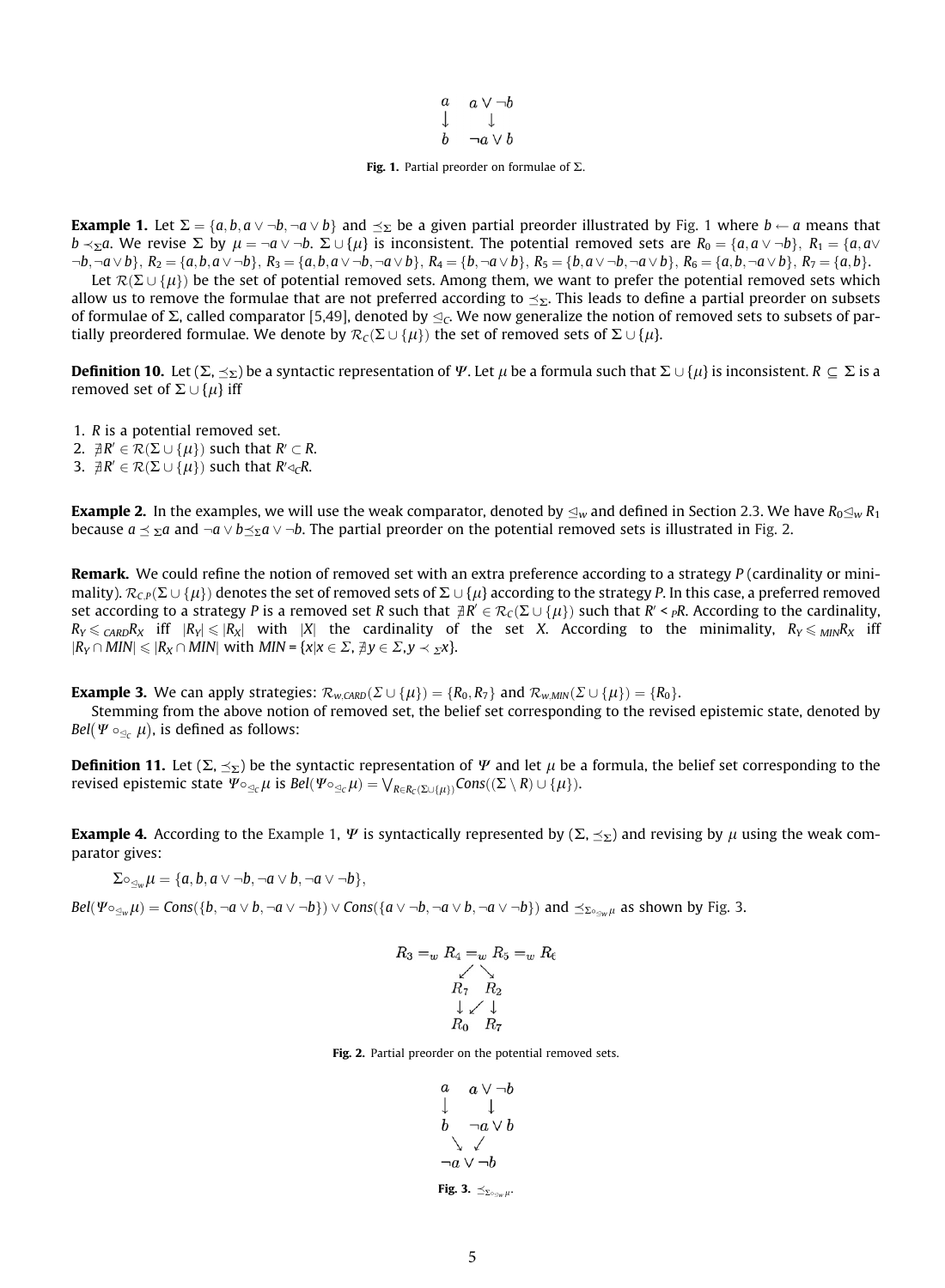<span id="page-5-0"></span>PPRSR semantic approach According to a semantic point of view, the epistemic state  $\Psi$  can be equivalently represented by a partial preorder on interpretations such that  $Mod(Bel(\Psi))$  is minimal in this preorder. We now construct a partial preorder on interpretations applying the comparator to the set of formulae of  $\Sigma$  falsified by the interpretations. Let  $\omega$  be an interpretation,  $F_{\Sigma}(\omega)$  denotes the set of formulae of  $\Sigma$  falsified by  $\omega$ . More formally,

**Definition 12.** Let  $\Psi$  be an epistemic state syntactically represented by ( $\Sigma$ ,  $\preceq_\Sigma$ ), the partial preorder  $\preceq^C_\Psi$  on interpretations is such that:

 $\forall \omega, \ \omega' \in \mathcal{W}, \quad \omega \preceq^{\mathbb{C}}_{\Psi} \omega' \quad \text{iff} \quad F_{\Sigma}(\omega) \preceq_{\mathbb{C}} F_{\Sigma}(\omega').$ 

Using this definition, the semantic representation of  $\Psi$  is  $({\cal W},\preceq^C_{\Psi})$  and is such that  $Mod(Bel(\Psi))=min({\cal W},\preceq^C_{\Psi}).$  We are now able to define the semantic counterpart of PPRSR as follows:

**Definition 13.** Let  $(W, \preceq^C_\Psi)$  be a semantic representation of  $\Psi$ , the revision of  $\Psi$  by a formula  $\mu$  leads to the semantically revised epistemic state  $\varPsi_{^\bigcirc\preceq^{\text{sem}}_{\mathcal{C}}}\mu$  such that

 $\mathsf{Mod}\Big(\mathsf{Bel}(\Psi\circ_{\preceq^{\mathsf{sem}}_{\mathsf{C}}}\mu)\Big) = \mathsf{min}\big(\mathsf{Mod}(\mu),\preceq^{\mathsf{C}}_\Psi\big).$ 

The revised epistemic state is semantically represented by  $\left(\mathcal{W},\preceq^{\mathsf{C}}_{\mathsf{P}_{\circlearrowright_{\mathcal{E}^{\mathsf{sem}}_{\mathcal{C}}}}\mu\right)$  $(1)$ , where  $\preceq^C_{\Psi\circ\frac{\text{seem}}{C}\mu}$  is a new partial preorder on interpretations, as illustrated in Fig. 4a). This partial preorder is defined from the sets of formulas belonging to  $\Sigma \cup \{\mu\}$  falsified by the interpretations. More formally:

**Definition 14.** Let  $\left(\Sigma_{\circ_{\preceq_{\mathcal{C}}}\mu,\preceq_{\Sigma_{\circ_{\preceq_{\mathcal{C}}}\mu}}\right)$  be the representation of the syntactically revised epistemic state. The partial preorder on interpretations  $\preceq^C_{\Psi\circ_{\prec^{\text{sem}}\mu}}$  is such that

 $\forall \omega, \omega' \in \mathcal{W}, \quad \omega \preceq^{\mathcal{C}}_{\psi_{\circ \text{sgn},\mu}} \omega' \quad \text{iff} \quad F_{\Sigma_{\circ \text{sgn},\mu}}(\omega) \trianglelefteq_{\mathcal{C}} F_{\Sigma_{\circ \text{sgn},\mu}}(\omega').$ 

PPRSR agrees with the notion of P-faithful assignment and the following proposition holds.

**Proposition 1.** Let  $\Psi$  be an epistemic state and  $\preceq^C_\Psi$  be a partial preorder on  $W$  associated to  $\Psi$ . Then,  $\preceq^C_\Psi$  is a P-faithful assignment.

The proof of the Proposition 1 (provided in [Appendix A](#page-12-0)) follows from the construction of partial preorder  $\preceq^C_\Psi$ 

According to the Proposition 1, the revision operation  $\circ^{\text{sem}}_{\preceq_{\mathbb{C}}}$  satisfies the postulates  $P_1-P_7$  proposed in [\[6\]](#page-16-0) that extend the KM-postulates to the revision of partially preordered belief bases.

#### 3.2. PPRSR in the case of the weak comparator

We now focus on the weak comparator  $\leq_w$  defined in Section 2.3. We show that the semantic counterpart captures the extension of possibilistic revision to partial preorders. Moreover, we refine the semantic counterpart given in Definition 13, in order to provide an equivalence between the PPRSR syntactic and semantic approaches.

When we select the weak comparator the PPRSR framework can capture the possibilistic revision, illustrated in Fig. 4b, recalled in Section 2.3 and the following proposition holds.

**Proposition 2.** Let  $\circ_{\pi}$  be the possibilistic revision operator.

$$
\forall \omega, \; \omega' \in \mathcal{W}, \; \omega \leq_{\Psi_{\circ} \leq_{\mathbf{w}}^{\mathbf{w}}}^{\mathbf{w}} \omega' \; \text{iff} \; \omega \leq_{\Psi_{\circ} \pi} \omega'.
$$



Fig. 4. The syntactic and semantic representation of the revised epistemic state.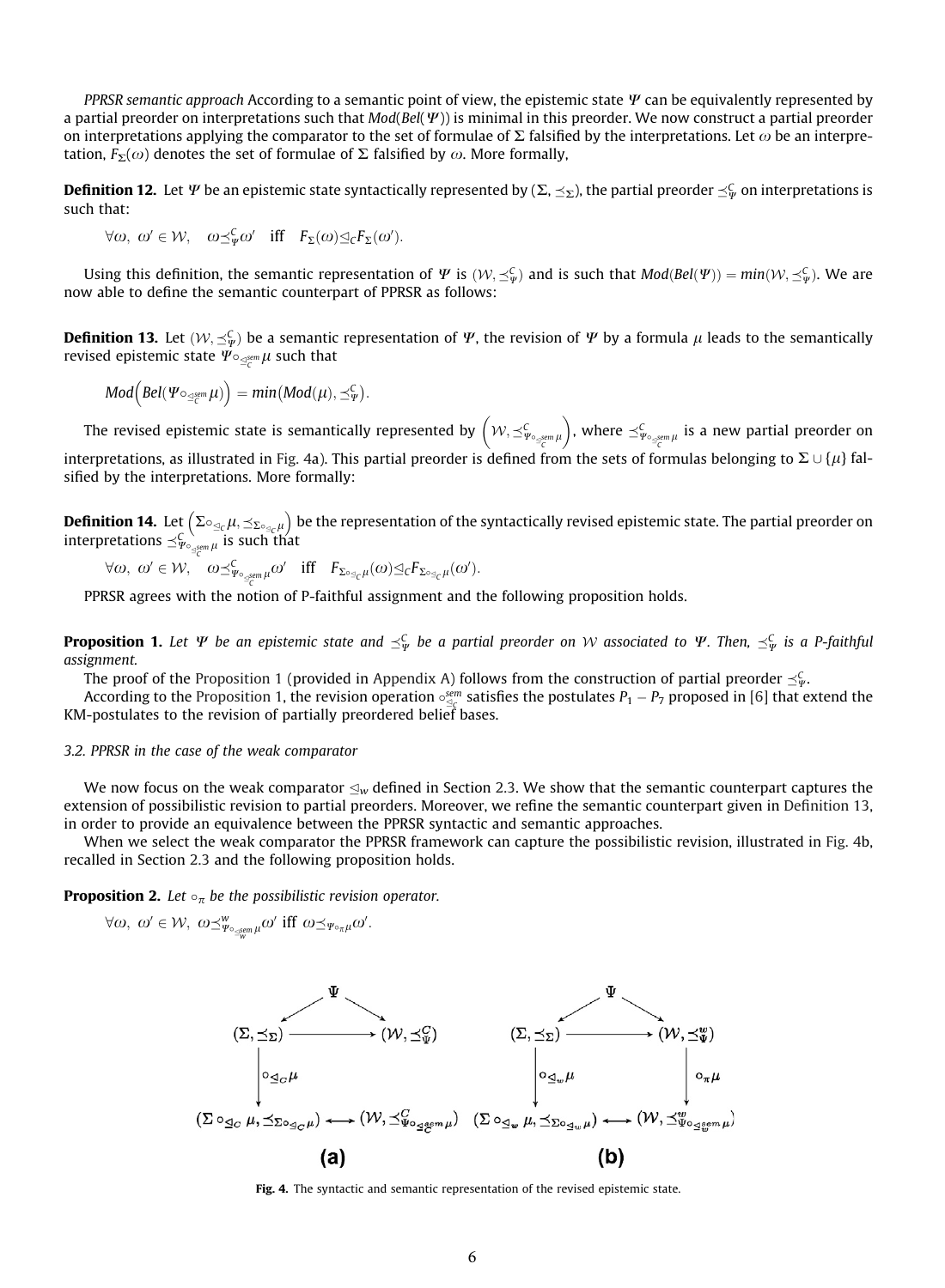<span id="page-6-0"></span>Table 1 The sets of formulae falsified by the interpretations.

| $\omega_i$                                           |                                |                           | $F_{\Sigma(\omega_i)}$                                    | $F_{\Sigma_{\circ_{\alpha}}\mu(\omega_i)}$                                            |
|------------------------------------------------------|--------------------------------|---------------------------|-----------------------------------------------------------|---------------------------------------------------------------------------------------|
| $\omega_0$<br>$\omega_1$<br>$\omega_2$<br>$\omega_3$ | $\neg a$<br>$\neg a$<br>а<br>a | $\neg b$<br>D<br>$\neg b$ | ${a,b}$<br>$\{a, a \vee \neg b\}$<br>${b, \neg a \lor b}$ | ${a,b}$<br>$\{a, a \vee \neg b\}$<br>${b, \neg a \lor b}$<br>$\{\neg a \lor \neg b\}$ |



Fig. 5. Partial preorders between interpretations.

**Example 5.** Let  $(\Sigma, \leq_{\Sigma})$  be the syntactic representation of  $\Psi$  from the [Example 1](#page-4-0) with  $\Sigma = \{a, b, a \vee \neg b, \neg a \vee b\}$ . Using the [Definition 12](#page-5-0) with the weak comparator, we construct a partial preorder on interpretations. The sets of formulae of  $\Sigma$  falsified by the interpretations is illustrated in Table 1 and the partial preorder  $\preceq^w_\Psi$  is given by the Fig. 5a. Therefore  $(\mathcal{W},\preceq^w_\Psi)$ is the semantic representation of  $\Psi$  and is such that  $Mod(Bel(\Psi)) = min(\mathcal{W}, \preceq^w_{\Psi}) = {\omega_3}$ .

Let  $(\Sigma_{\infty_{\leq w}, \mu}, \Sigma_{\Sigma_{\infty_{\leq w}, \mu}})$  be the syntactic representation of the epistemic state  $\Psi$  revised by  $\mu$ . Using the [Definition 12](#page-5-0) with the weak comparator, we construct a new partial preorder on the interpretations. The sets of formulae of  $\Sigma_{\leq c} \mu$  falsified by the interpretations are illustrated in Table 1 and the partial preorder  $\preceq_{\Psi\circ_{\leq^{\text{sym}}_{\infty}}}$  is given by the Fig. 5b. Therefore  $\bigwedge_{\preceq^{\Psi}\circ_{\leq^{\text{sem}}_{\infty}}}\mu$  $\sim$   $\sim$   $\sim$ is the semantic representation of  $\Psi$  revised by  $\mu$  and with the [Proposition 3](#page-7-0) is such that Mod(Bel( $\Psi \circ \pi_{\mu} \mu$ )) =

 $min(Mod(\mu), \preceq^w_{\Psi}) = {\omega_0, \omega_1}.$ 

If we apply, the semantic possibilistic revision of  $({\cal W},\preceq^w_{\Psi})$  by  $\mu$  which preserves the relative ordering between the models of  $\mu$  and considers all the counter-models of  $\mu$  as impossible, we obtain the partial preorder  $\preceq_{\Psi \circ_{\pi} \mu}$  illustrated in Fig. 5c. Therefore  $\Big( \mathcal{W},\preceq^w_{\mathfrak{P}^o_{\triangle_{\mathrm{sw}}^{\mathrm{sem}}}\mu} \Big) = \big( \mathcal{W},\preceq_{\mathfrak{P}^o\pi}\mu \big).$ 

As illustrated in the following example, the semantic counterpart defined in the general case does not provide the equivalence between syntactic and semantic approaches.

**Example 6.** We consider the following counter-example. Let  $\Phi$  be an epistemic state and  $(\Gamma, \preceq_{\Gamma})$  be the syntactic representation of  $\Phi$  such that  $\Gamma = \{a, b, \neg c\}$  and  $\preceq_{\Gamma}$  is illustrated by the Fig. 6a. We revise  $\Gamma$  by  $\mu = a \to b \land c$ . We obtain the following syntactic representation of the revised epistemic state:  $\Gamma \circ \Delta_{\mathcal{S}_w} \mu = \{a, b, \neg c, a \to b \land c\}$  and  $\Delta_{\Gamma \circ \Delta_{\mathcal{S}_w} \mu}$  is illustrated by the Fig. 6b.

From a syntactic point of view, we obtain two removed sets  $R_0 = \{a\}$  and  $R_1 = \{\neg c\}$  and the belief set corresponding to the revised epistemic state is  $Bel(\Phi_{\leq_{\text{w}}}\mu) = Cons(\{b, \neg c, a \rightarrow b \land c\}) \setminus Cons(\{a, b, a \rightarrow b \land c\})$ . From a semantic point of view, the



Fig. 6. Partial preorder on formulae.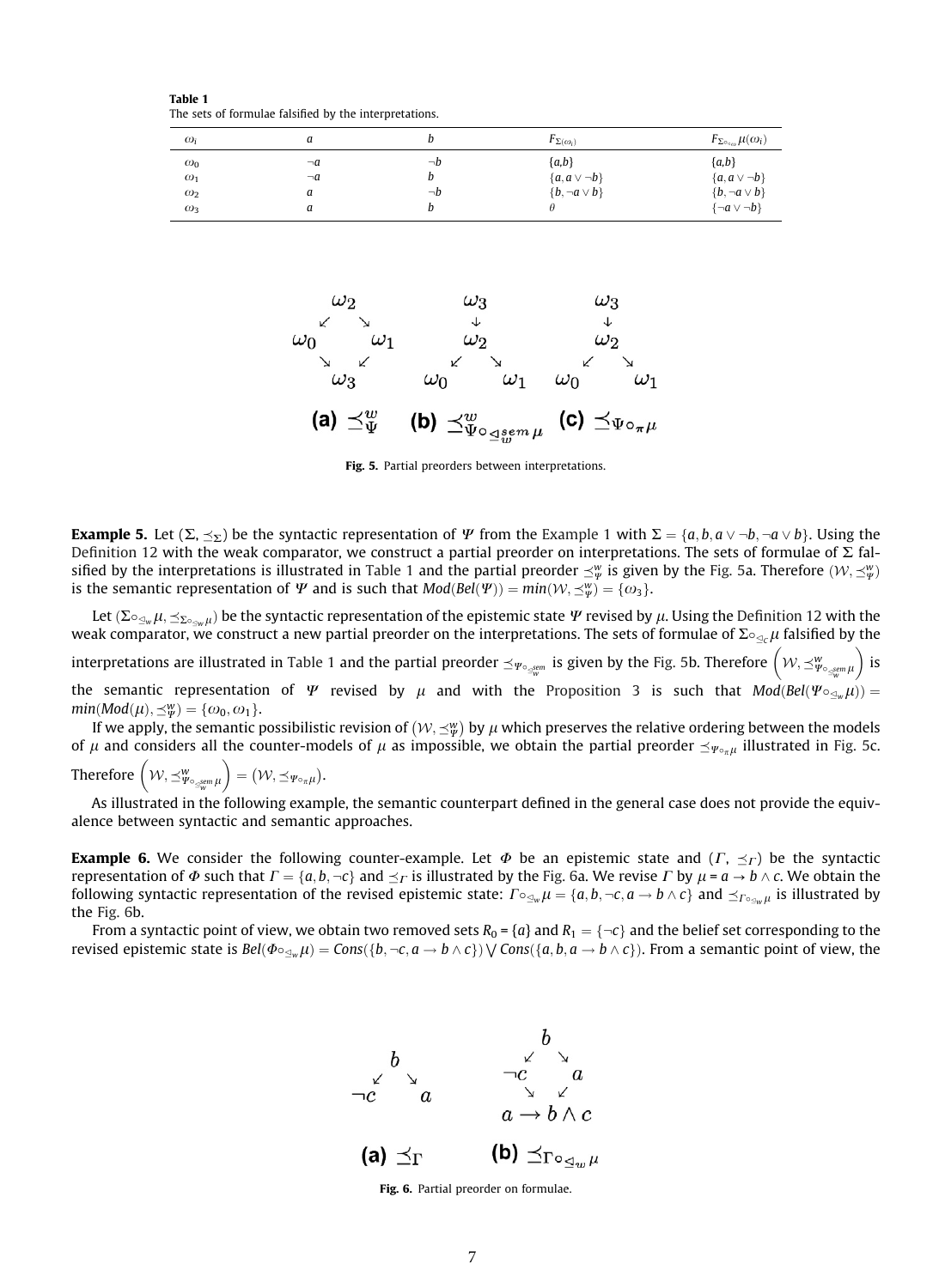<span id="page-7-0"></span>

| Table 2                                                |  |
|--------------------------------------------------------|--|
| The sets of formulae falsified by the interpretations. |  |

| $\omega_i$ | a        |          |          | $F_{\Gamma}(\omega_i)$ | $F_{\Gamma\circ_{\alpha\omega}}\mu(\omega_i)$ |
|------------|----------|----------|----------|------------------------|-----------------------------------------------|
| $\omega_0$ | $\neg a$ | $\neg b$ | $\neg c$ | ${a,b}$                | ${a,b}$                                       |
| $\omega_1$ | $\neg a$ | $\neg b$ |          | ${a,b,\neg c}$         | ${a,b,\neg c}$                                |
| $\omega_2$ | $\neg a$ |          | $\neg c$ | ${a}$                  | ${a}$                                         |
| $\omega_3$ | $\neg a$ |          |          | $a, \neg c$            | $a, \neg c$                                   |
| $\omega_4$ | a        | $\neg b$ | $\neg c$ | ${b}$                  | ${b,a \rightarrow b \land c}$                 |
| $\omega_5$ | a        | $\neg b$ |          | $\{b, \neg c\}$        | ${b, \neg c, a \rightarrow b \land c}$        |
| $\omega_6$ | a        |          | $\neg c$ |                        | $a \rightarrow b \land c$                     |
| $\omega_7$ | a        |          |          | $\{\neg c\}$           | $\lceil -c \rceil$                            |



Fig. 7. Partial preorders between interpretations.

sets of formulae falsified by the interpretations are illustrated in Table 2. We construct the partial preorder  $\preceq^w_\Phi$  according to the [Definition 12](#page-5-0) and the partial preorder  $\preceq_{\Psi\circ_{\mathcal{G}^{\text{sep}}\mu}}^W$  according to [Definition 14](#page-5-0) as it is illustrated in Fig. 7.

From the partial preorder  $\preceq_{\Phi\circ\frac{\text{sgm}}{\text{tw}}\mu}^W$  and from the [Definition 13](#page-5-0), we have  $Mod(Bel(\Phi\circ\frac{\text{sgm}}{\text{tw}}\mu))=\{\omega_0,\omega_2,\omega_7\}.$  But the models of Bel $(\Phi_{\infty_{\text{sub}}} \mu)$  are  $\omega_2$  and  $\omega_7$ . So, the syntactic and the semantic approaches are not equivalent.

In order to obtain the equivalence between syntactic and semantic approaches, we refine the semantic counterpart. When defining the removed sets within the syntactic approach, we consider minimal (with respect to inclusion) subsets of formulae, this minimality has to be taken into account in the semantic approach too.

**Definition 15.** Let  $(W, \preceq^w_\Psi)$  be a semantic representation of  $\Psi$ , the revision of  $\Psi$  by a formula  $\mu$  leads to the semantically revised epistemic state  $\Psi_{\circ \preceq^{\text{sem}}_w} \mu$  such that

 $\text{Mod}(\text{Bel}(\Psi \circ_{\preceq^{\text{sem}}_{w}} \mu)) = \{ \omega | \omega \in \text{min}(\text{Mod}(\mu), \preceq^w_{\Psi}) \text{ and } \nexists \omega', F_{\Sigma \circ_{\preceq_{w}} \mu}(\omega') \subset F_{\Sigma \circ_{\preceq_{w}} \mu}(\omega) \}.$ 

The equivalence between the semantic and the syntactic PPRSR is given by the following proposition.

**Proposition 3.** Let  $\Psi \circ_{\leq_{\sf w}}\mu$  be the syntactically revised epistemic state by a formula  $\mu$  and let  $\Psi \circ_{\leq_{\sf w}}\mu$  be the semantically revised epistemic state by a formula  $\mu$ .

 $\mathsf{Mod}(\mathsf{Bel}(\Psi\circ_{\preceq_{\mathsf{w}}}\mu)) = \mathsf{Mod}(\mathsf{Bel}(\Psi\circ_{\preceq_{\mathsf{w}}^{\mathsf{sem}}}\mu)).$ 

Sketch of proof of Proposition 3 (provided in [Appendix A](#page-12-0)): follows from the definition of  $Mod(Bel(\Psi_{\circ_{\preceq^{\text{sem}}_{w}}}\mu)).$ 

**Example 7.** We first consider the [Exemple 1](#page-4-0), in this context, we have  $Mod(Bel(\Psi \circ_{\preceq_w} \mu)) = \{ \omega_0, \omega_1 \}$  and  $Mod(Bel(\Psi \circ_{\preceq^{\text{sem}}_w} \mu)) =$  $\{\omega_0,\omega_1\}.$  The Definition 15 has no effect on Mod(Bel $(\varPsi\circ_{\preceq^{\text{sem}}_w}\mu))$  because the sets of formulae of  $\Sigma\cup\{\mu\}$  falsified by  $\omega_0$  and  $\omega_1$ are minimal with respect to inclusion.

We now consider the [Exemple 6](#page-6-0), we have  $Mod(Bel(\Phi_{\leq_w}\mu)) = \{\omega_2,\omega_7\}$  and  $Mod(Bel(\Phi_{\leq_{\leq_w}\mu})) = \{\omega_0,\omega_2,\omega_7\}.$  If we apply the Definition 15,  $\text{Mod}(\text{Bel}(\Phi\circ_{\leq^{\text{sem}}_w} \mu)) = \{\omega_2, \omega_7\}$  because  $F_{\Gamma\circ_{\leq_w} \mu}(\omega_2) \subset F_{\Gamma\circ_{\leq_w} \mu}(\omega_0)$ . We have  $\text{Mod}(\text{Bel}(\Phi\circ_{\leq_w} \mu)) = \text{Mod}(\text{Bel}(\Phi\circ_{\leq_w} \mu))$  $(\textit{Bel}(\Phi\circ_{\preceq^{\textit{sem}}_w} \mu)).$ 

#### 4. Encoding PPRSR in answer set programming

As mentioned in the previous section, the original RSR approach was proposed for revising belief bases consisting of formulas in CNF. RSR was formalized in terms of answer set programming by the construction of a logic program with the same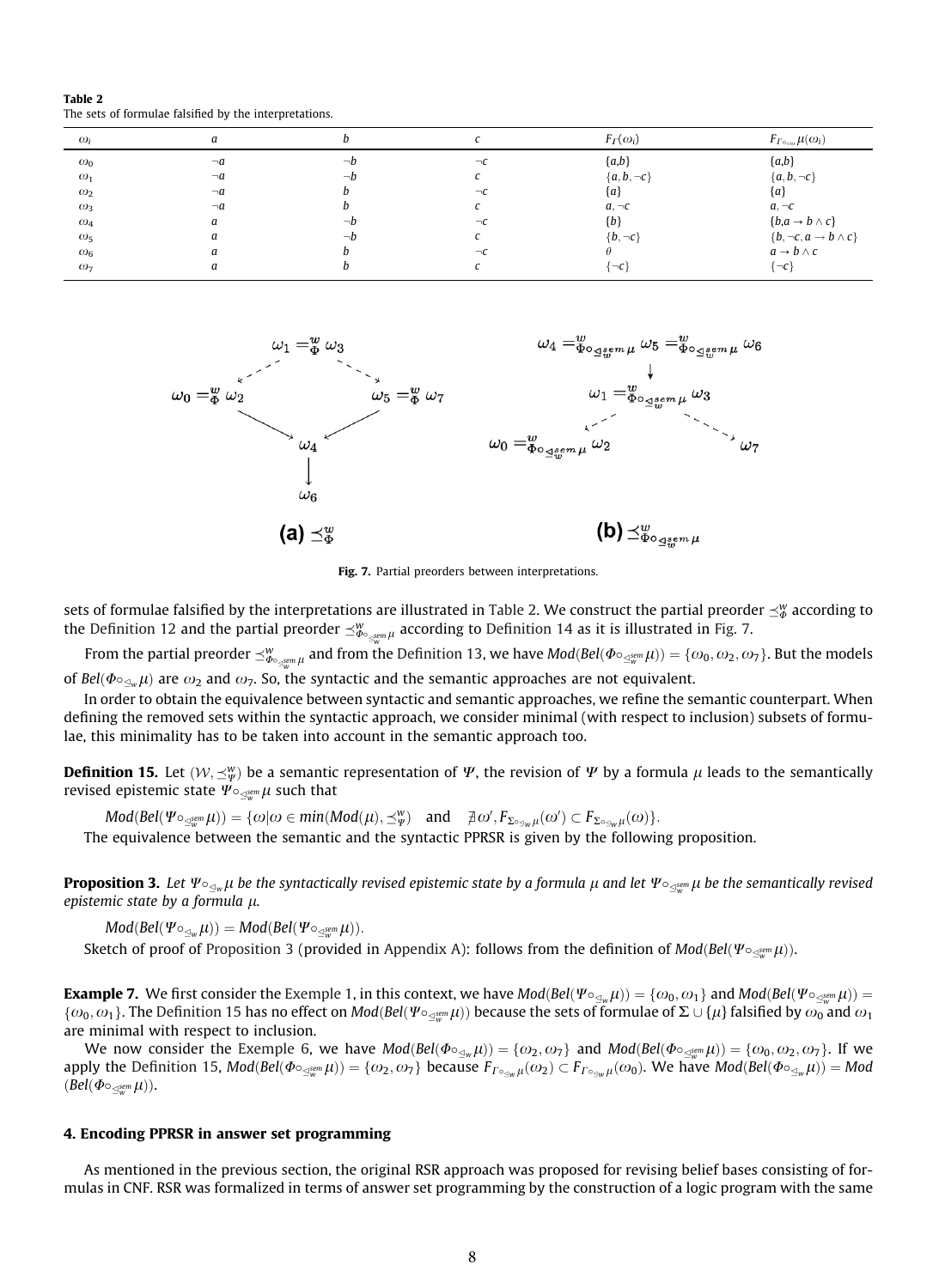<span id="page-8-0"></span>spirit of [\[39\]](#page-16-0) and the smodels system [\[44\]](#page-16-0) was adapted in order to compute the preferred answer sets corresponding to the removed sets [\[8\].](#page-16-0) More recently, the extension of RSR to fusion, Removed Sets Fusion (RSF) has been proposed for merging belief bases consisting of arbitrary propositional formulae, and a suitable encoding in answer programming enables the computation of removed sets with any ASP solver equipped with the minimize statement [\[27\].](#page-16-0) We now extend this method to the revision of partially preordered information.

We first translate our revision problem into a logic program with answer sets semantics, denoted by  $\Pi_{\Sigma\cup\{\mu\}}$ . The set of answer sets is denoted by  $S(\Pi_{\Sigma\cup\{u\}})$ . We then define a partial preorder between answer sets of  $\Pi_{\Sigma\cup\{u\}}$  and we show a one-to-one correspondence between removed sets of  $\Sigma \cup \{\mu\}$  and preferred answer sets of  $\Pi_{\Sigma \cup \{\mu\}}$ .

Let  $\Sigma$  be a set of partially preordered formulae and  $\mu$  a formula such that  $\Sigma \cup {\{\mu\}}$  is inconsistent. The set of all positive literals of  $\Pi_{\Sigma\cup\{\mu\}}$  is denoted by V<sup>+</sup> and the set of all negative literals of  $\Pi_{\Sigma\cup\{\mu\}}$  is denoted by V<sup>-</sup>. The set of all rule atoms representing formulae is defined by  $R^+ = \{r_f | f \in \Sigma\}$  and  $F_0(r_f)$  represents the formula of  $\Sigma$  corresponding to  $r_f$  in  $\Pi_{\Sigma \cup \{u\}}$ , namely  $\forall r_f\in R^*, F_O(r_f)$  = f. This translation requires the introduction of intermediary atoms representing subformulae of f. We denote by  $\rho_f^j$  the intermediary atom representing  $f$  which is a subformula of  $f\in\Sigma.$  To each answer set S of  $\Pi_{\Sigma\cup\{\mu\}}$ , an interpretation of  $\Sigma \cup {\{\mu\}}$  is associated. Each interpretation of  $\Sigma \cup {\{\mu\}}$  corresponds to several potential removed sets denoted by  $F_0(R^+ \cap S)$ .

- 1. In the first step, we introduce rules in order to build a one-to-one correspondence between answer sets of  $\Pi_{\Sigma\cup\{u\}}$  and interpretations of  $V^*$ . For each atom,  $a \in V^*$  two rules are introduced:  $a \leftarrow not \ a'$  and  $a' \leftarrow not \ a$  where  $a' \in V^-$  is the negative atom corresponding to a.
- 2. In the second step, we introduce rules in order to exclude the answer sets S corresponding to interpretations which are not models of  $(\Sigma \backslash F) \cup \{\mu\}$  with  $F = \{f \mid r_f \in S\}$ . According to the syntax of f, the following rules are introduced:
	- If  $f =_{def}a$ , the rule  $r_f \leftarrow not \ a$  is introduced;
	- If  $f =_{def} -f^1$ , the rule  $r_f \leftarrow not\rho_{f^1}$  is introduced;
	- If  $f =_{def}^1 \vee \cdots \vee f^m$ , the rule  $r_f \leftarrow \rho_{f^1}, \ldots, \rho_{f^m}$  is introduced;
	- If  $f =_{def}^1 \wedge \cdots \wedge f^m$ , it is though necessary to introduce several rules to the program. These rules are introduced:  $\forall 1 \leqslant j \leqslant m, r_f \leftarrow \rho_f$ .
- 3. The third step rules out answer sets of  $\Pi_{\Sigma\cup\{\mu\}}$  which correspond to interpretations which are not models of  $\mu$ . According to the syntax of  $\mu$ , the following rules are introduced:
	- If  $\mu =_{def} a$ , the rule false  $\leftarrow$  not a is introduced;
	- If  $\mu =_{def} f^1$ , the rule false  $\leftarrow not\rho_{f^1}$  is introduced;
	- If  $\mu =_{def}^1 \vee \cdots \vee f^m$ , the rule false  $\leftarrow \rho_{f^1}, \ldots, \rho_{f^m}$  is introduced;
	- If  $\mu =_{def}^1 \land \cdots \land f^m$ , the rules  $\forall 1 \leqslant j \leqslant m$ , false  $\leftarrow \rho_{fi}$  are introduced.
	- In order to rule out false from the models of  $\mu$ , the following rule is introduced: contradiction  $\leftarrow$  faslse, not contradiction.

**Example 8.** For the previous example, the logic program  $\Pi_{\Sigma \cup \{u\}}$  is the following:

 $a \leftarrow$  not  $a'$  b  $\leftarrow$  not b'  $r_a \leftarrow$  not  $a$   $r_{a \vee \neg b} \leftarrow \rho_a, \rho_{\neg b}$  $a' \leftarrow not \ a \qquad b' \leftarrow not \ b \qquad r_b \leftarrow not \ b \qquad r_{\neg a \lor b} \qquad \qquad \rho_{\neg a}, \rho_b$  $\rho_{a}\leftarrow$  not a  $\rho_{\lnot a}$  a  $\rho_{b}\leftarrow$  not b  $\rho_{\lnot b}\leftarrow$  b false  $\leftarrow \rho_{\neg a}, \rho_{\neg b}$  contradiction  $\leftarrow$  false, not contradiction

If  $f = \neg a \vee b$  belongs to a removed set, then  $r_{\neg a \vee b}$  should belong to an answer set. f has to be falsified and so  $\neg f$ , i.e.  $a \wedge \neg b$ , has to be satisfied that is why the rules  $r_{\alpha\alpha\beta} \leftarrow \rho_{\alpha\alpha} \rho_b$ ,  $\rho_{\alpha\beta} \leftarrow a$  and  $\rho_b \leftarrow not$  b are introduced to  $\Pi_{\Sigma\cup\{\mu\}}$ .

From the logic program, we show how we obtain a one-to-one correspondence between the preferred answer sets of  $\Pi_{\Sigma \cup \{\mu\}}$  and the removed sets of  $\Sigma \cup \{\mu\}$ . Let S be a set of atoms, we define the interpretation over the atoms of  $S \cap V^*$  as  $I_S = \{a | a \in S\} \cup \{\neg a | a' \in S\}$  and the following result holds.

**Proposition 4.** Let  $\rho$  a rule atom or an intermediary atom.

 $\rho\in \mathsf{CN}\big(\Pi^{\mathsf{S}}_{\Sigma\cup\{\mu\}}$  $\left(\Pi_{\Sigma\cup\{\mu\}}^S\right)$  iff  $I_S \nvDash F_0(\rho)$ .

The correspondence between answer sets of  $\Pi_{\Sigma \cup \{\mu\}}$  and interpretations of  $(\Sigma \setminus F_0(R^+ \cap S)) \cup \{\mu\}$  is given in the following proposition:

**Proposition 5.** Let  $\Sigma$  be a set of partially preordered formulae. Let  $S \subseteq V$  be a set of atoms. S is an answer set of  $\Pi_{\Sigma \cup \{u\}}$  iff S corresponds to an interpretation I<sub>S</sub> of V<sup>+</sup> which satisfies  $(\Sigma \backslash F_0(R^* \cap S)) \cup {\{\mu\}}$ .

The proofs of the Propositions 4 and 5 (provided in [Appendix A\)](#page-12-0) are both based on the rules construction.

**Example 9.** The answer sets of  $\Pi_{\Sigma \cup \{\mu\}}$  are:  $S_0 = \{a', b, r_a \vee \neg b, r_a\}$ ,  $S_1 = \{a, b', r_{\neg a} \vee b, r_b\}$  and  $S_2 = \{a', b', r_a, r_b\}$ .

In order to compute the answer sets corresponding to the removed sets, we introduce new preference relations between answer sets according to a partial preorder. We define the notion of preferred answer sets of  $\Pi_{\Sigma \cup \{u\}}$  according to the weak comparator denoted by  $S_w(\Pi_{\Sigma \cup \{u\}})$ .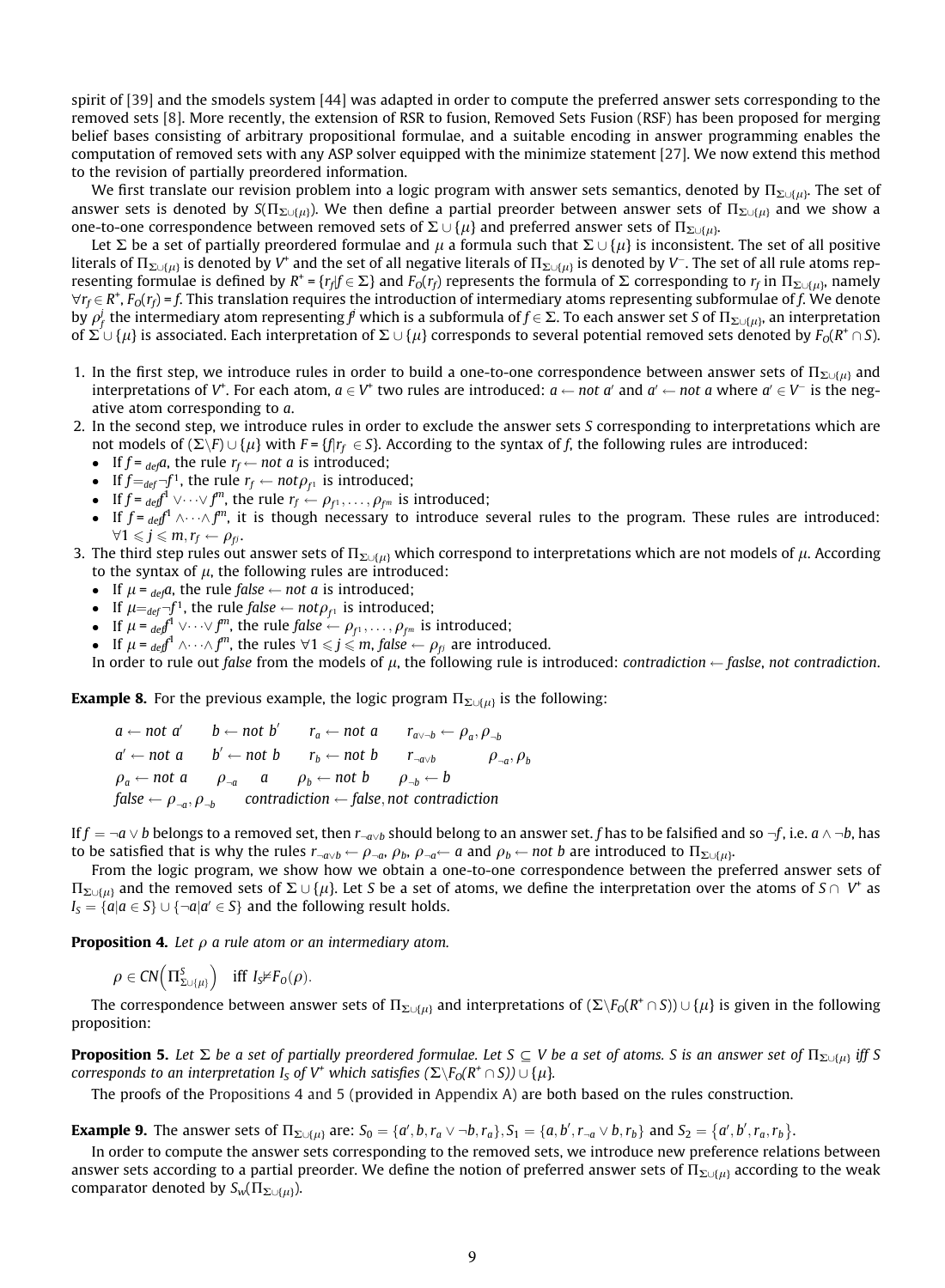**Definition 16.** Let  $\leq_{\Sigma}$  be a partial preorder on  $\Sigma, \mu$  be a formula such that  $\Sigma \cup {\{\mu\}}$  is inconsistent,  $S \in S(\Pi_{\Sigma \cup {\{\mu\}}})$ . S is a preferred answer set of  $\Pi_{\Sigma\cup\{\mu\}}$  iff

- $\exists S' \in S(\Pi_{\Sigma \cup \{\mu\}})$  such that  $F_O(S' \cap R^+) \subset F_O(S \cap R^+)$ ,
- $\exists S' \in S(\Pi_{\Sigma \cup \{\mu\}})$  such that  $F_O(S' \cap R^+) \triangleleft_W F_O(S \cap R^+)$ .

**Example 10.** We have  $F_O(S_O \cap R^+) \triangleleft_W F_O(S_1 \cap R^+)$  and  $F_O(S_2 \cap R^+) \triangleleft_W F_O(S_1 \cap R^+)$ . So,  $S_W(\Pi_{\Sigma \cup \{\mu\}})$  = {S<sub>0</sub>, S<sub>2</sub>}.

Remark. As previously, it is possible to refine the notion of preferred answer set with an extra preference according to a strategy P. Let  $S_X$ ,  $S_Y \in S_w(\Pi_{\Sigma \cup \{\mu\}})$ . $S_Y$  is preferred to  $S_X$  according to CARD (resp. MIN) iff  $|F_O(S_Y \cap R^*)| \leqslant |F_O(S_X \cap R^*)|$  (resp.  $|F_O(S_Y \cap R^+) \cap MIN| \leqslant |F_O(S_X \cap R^+) \cap MIN|$ .

**Example 11.** We have  $S_0$  is as preferred as  $S_2$  according to CARD and  $S_0$  is preferred to  $S_2$  according to MIN.

The one-to-one correspondence between preferred answer sets of  $\Pi_{\Sigma \cup \{u\}}$  and the removed sets is given by the following proposition:

**Proposition 6.** Let  $\Sigma$  be a finite set of partially preordered formulae and  $\mu$  be a formula such that  $\Sigma \cup \{\mu\}$  is inconsistent. X is a removed set of  $\Sigma \cup \{\mu\}$  iff there exists a preferred answer set S of  $\Pi_{\Sigma \cup \{\mu\}}$  such that  $F_0(R^+ \cap S) = X$ .

Sketch of the proof of the Proposition 6 (provided in [Appendix A](#page-12-0)): we show that the set of removed sets of  $\Sigma \cup \{\mu\}$  equals the set of preferred answer sets of  $\Pi_{\Sigma\cup\{\mu\}}$ .

**Example 12.** We have  $F_0(S_0 \cap R^+) = \{a, a \vee \neg b\}$  and  $F_0(S_2 \cap R^+)$  =  $\{a, b\}$  which correspond to the removed sets  $R_0$  and  $R_7$  found in the previous section.

Performing PPRSR The theoretical computational complexity of the decision problem ''is the formula phi a weak consequence of  $\Sigma\,$   $\circ_{w}\mu$  ? " is not already known, however a lower bound  $\Delta^p_2$  and an upper bound  $\Pi^p_2$  have been provided in [\[7\].](#page-16-0) However, some applications, as illustrated in the following section, require the revision of partially preordered belief bases. We choose the removed set approach rather than the dual one based on preferred maximal consistent subbases because the removed set approach allows for an efficient implementation with ASP. Within the framework of the VENUS project, we conducted an experimental study on an inconsistency handling method stemming from removed sets for partially preordered archaeological information and we obtained interesting results. The practical complexity was reasonable, and therefore encouraged us to investigate further in this direction, as well as to test on revision problem.

Regarding the implementation, CLASP [\[23\]](#page-16-0) gives us the answer sets of  $\Pi_{\Sigma\cup\{\mu\}}$ . But our method requires to partially preorder the answer sets with the comparator  $\leq_w$  to obtain the preferred answer sets corresponding to removed sets. This step is not yet implemented in ASP. We used a java program to partially preorder the answer sets to obtain the preferred answer sets. We denote by N the number of answer sets given by CLASP. The computation of the partial preorder between them can be realized in less than  $\frac{N(N-1)}{2}$  comparisons. Indeed, as it showed in [\[32\],](#page-16-0) it is sufficient to compare the minimal formulae according to  $\leq_{\Sigma}$  of each answer set and so using the following proposition, we reduce the cost of the computation

**Proposition 7.** Let  $\leq_{\Sigma}$  be a partial preorder on  $\Sigma$ ,  $\mu$  be a formula such that  $\Sigma \cup \{\mu\}$  is inconsistent and S,  $S' \in S(\Pi_{\Sigma \cup \{\mu\}})$ .  $F_O(S \cap R^+) \trianglelefteq_w F_O(S' \cap R^+)$  iff  $\forall y \in Min(F_O(S \cap R^+), \preceq_\Sigma)$ .] $x \in Min(F_O(S' \cap R^+), \preceq_\Sigma)$  such that  $x \preceq_\Sigma y$  where  $Min(F_O(S \cap R^+), \preceq_\Sigma) =$  $\{x | x \in F_O(S \cap R^+), \forall y \in F_O(S \cap R^+), y \prec_{\Sigma} x\}.$ 

Moreover, the determination of the minimal answer sets according to this partial preorder does not increase the computational cost since CLASP and SAT both belong to the NP-complete complexity class.

## 5. VENUS application

The european VENUS project (Virtual ExploratioN of Underwater Sites) no (IST-034924)<sup>3</sup> aims at providing scientific methodologies and technological tools for the virtual exploration of deep underwater archaeology sites. In this context, technologies like photogrammetry are used for data acquisition and the knowledge about the studied objects is provided by both archaeology and photogrammetry. We constructed an application ontology in [\[43\]](#page-16-0) from a domain ontology which describes the vocabulary on the amphorae (the studied artefacts) and from a task ontology describing the data acquisition process ([Fig. 8](#page-10-0)). This ontology consists of a set of concepts, relations, attributes and constraints like domain constraints: an amphora must have only one typology and for example, this typology is either short Dressel 2-4 or long Dressel 2-4. Our knowledge base contains our ontology and

<sup>3</sup> http://www.venus-project.eu.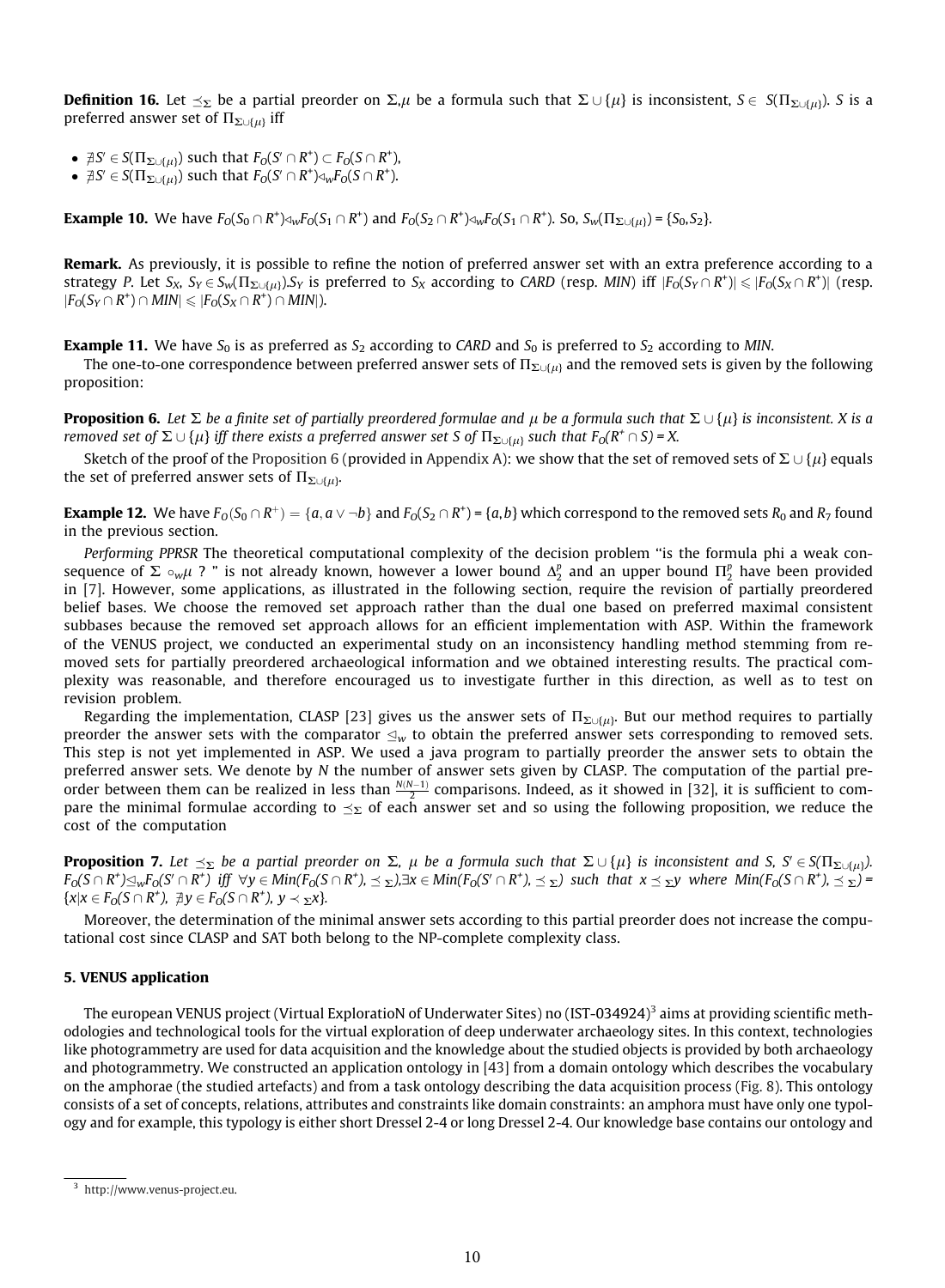<span id="page-10-0"></span>

Fig. 8. Application ontology constructed in the context of the european VENUS project.



Fig. 9. Extract of the application ontology.

observations. The ontology represents the generic knowledge which is preferred to observations. The observations on the same amphora can be preordered according to the reliability of the experts who provide them. In this context, we revise the observations by more reliable observations. We only consider a small part of the ontology (Fig. 9) and some observations in order to provide a very simple example where the knowledge base is expressed in propositional logic.

We use the following propositional variables:  $m_i$  for the measurable item,  $ar_i$  for the archaeological item,  $a_i$  for the amphora item, a for the amphora,  $m_1$ ,  $m_2$  for the metrologies,  $d_s$  for the short Dressel 2-4 typology,  $d_l$  for the long Dressel 2-4 typology,  $h_{m_1}$ ,  $h_{m_2}$  for has\_metrology,  $h_1$ ,  $h_2$  for the total heights,  $l_1$ ,  $l_2$  for the total lengths. The propositional translation of the extract of the ontology can be resumed by the set of formulae:

$$
G = \{a \rightarrow a_i \land (d_s \lor d_l), a_i \rightarrow ar_i, ar_i \rightarrow m_i, m_i \rightarrow h_{m_1} \lor h_{m_2}, h_{m_1} \rightarrow m_1, h_{m_2} \rightarrow m_2, m_1 \rightarrow l_1 \land h_1, m_2 \rightarrow l_2 \land h_2, (d_s \lor d_l) \land (\neg d_s \lor \neg d_l)\}.
$$

Then we have two sets of observations provided by two different experts. The observations of the first expert  $\{a,d_{s_1},h_1\}$  lead to the instance denoted by

 $I_1 = \{a, a_i, ar_i, d_s, m_1, m_i, h_{m_1}, l_1, h_1\}$ 

and the observations of the second one is  $\{a,d_1,l_2,h_2\}$  lead to the instance denoted by:

 $I_2 = \{a, a_i, ar_i, d_l, m_2, m_i, h_{m_2}, l_2, h_2\}.$ 

By hypothesis, the ontology and the constraints which are also called the generic knowledge cannot be modified. Moreover, we consider that the second expert is more reliable than the first one. We revised the first observations  $\Sigma = I_1 \setminus (I_1 \cap I_2)$  by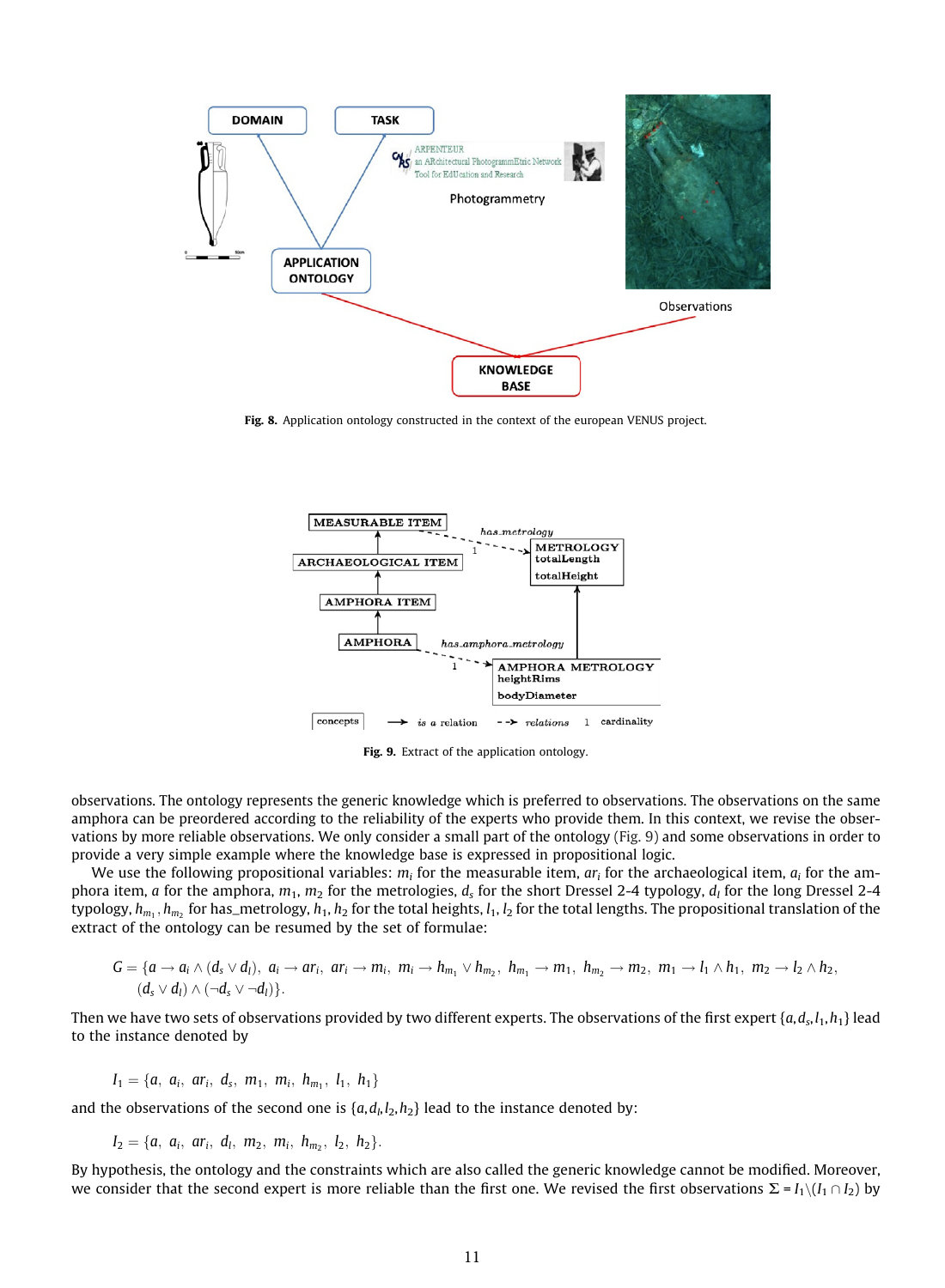

 $M = G \cup I_2$  where G is the generic knowledge and  $I_2$  is the second set of observations and the revised preorder is represented by Fig. 10 and we obtain  $\Sigma \circ \Delta_w M = \text{Cons}((\Sigma \setminus R \cup M)$  with  $R = \{d_s\}.$ 

The revision presented in the Section 3 is the first step of the revision to apply in the VENUS context. Indeed, the revision could be defined as follows:

•  $\Sigma \circ_{\preceq_c} M = \bigvee_{R \in \mathcal{R}_C(\Sigma \cup M)} Cons((\Sigma \setminus R) \cup M)$  with  $\Sigma = I_1 \setminus (I_1 \cap I_2)$  and  $M = G \cup I_2$ .

$$
\preceq_{\sum_{0} \triangleleft c} M
$$

- (i)  $\forall \psi, \phi \in M, \psi \prec_{\Sigma \circ_{\preceq_C} M} \phi \text{ iff } \psi \preceq_M \phi,$
- (ii)  $\forall \psi, \phi \in \Sigma, \psi \prec_{\Sigma \circ \phi} M\phi \text{ iff } \psi \preceq \Sigma \phi,$
- (iii)  $\forall \psi \in \Sigma, \mu \in M, \mu \prec_{\Sigma_{\text{QCD}}} \mu \psi.$

#### 6. Conclusion

 $\bullet$ 

This paper presents a new framework for revising partially preordered information called Partially Preordered Removed Sets Revision (PPRSR) which extends the Removed Sets approach to partial preorders. The paper shows that PPRSR can be successfully encoded into answer set programming and proposes an implementation stemming from ASP solvers. It shows that the extension of the possibilistic revision to partial preorders can be captured within the PPRSR framework allowing for an efficient implementation with ASP. It illustrates how PPRSR can be applied within the context of the VE-NUS european project dealing with archaeological information. An experimental study has now to be conducted in the context of the VENUS project in order to provide a more accurate evaluation of the performance of PPRSR. We have to deeper investigate the use of ASP solver statements in order to directly define a partial preorder between answer sets. A future work will investigate the use of the lexicographic comparator for defining revision operations within the framework of PPRSR.

#### Acknowledgements

Work partially supported by the European Community under project VENUS (Contract IST-034924) of the ''Information Society Technologies (IST) program of the 6th FP for RTD". The authors are solely responsible for the content of this paper. It does not represent the opinion of the European Community, and the European Community is not responsible for any use that might be made of data appearing therein.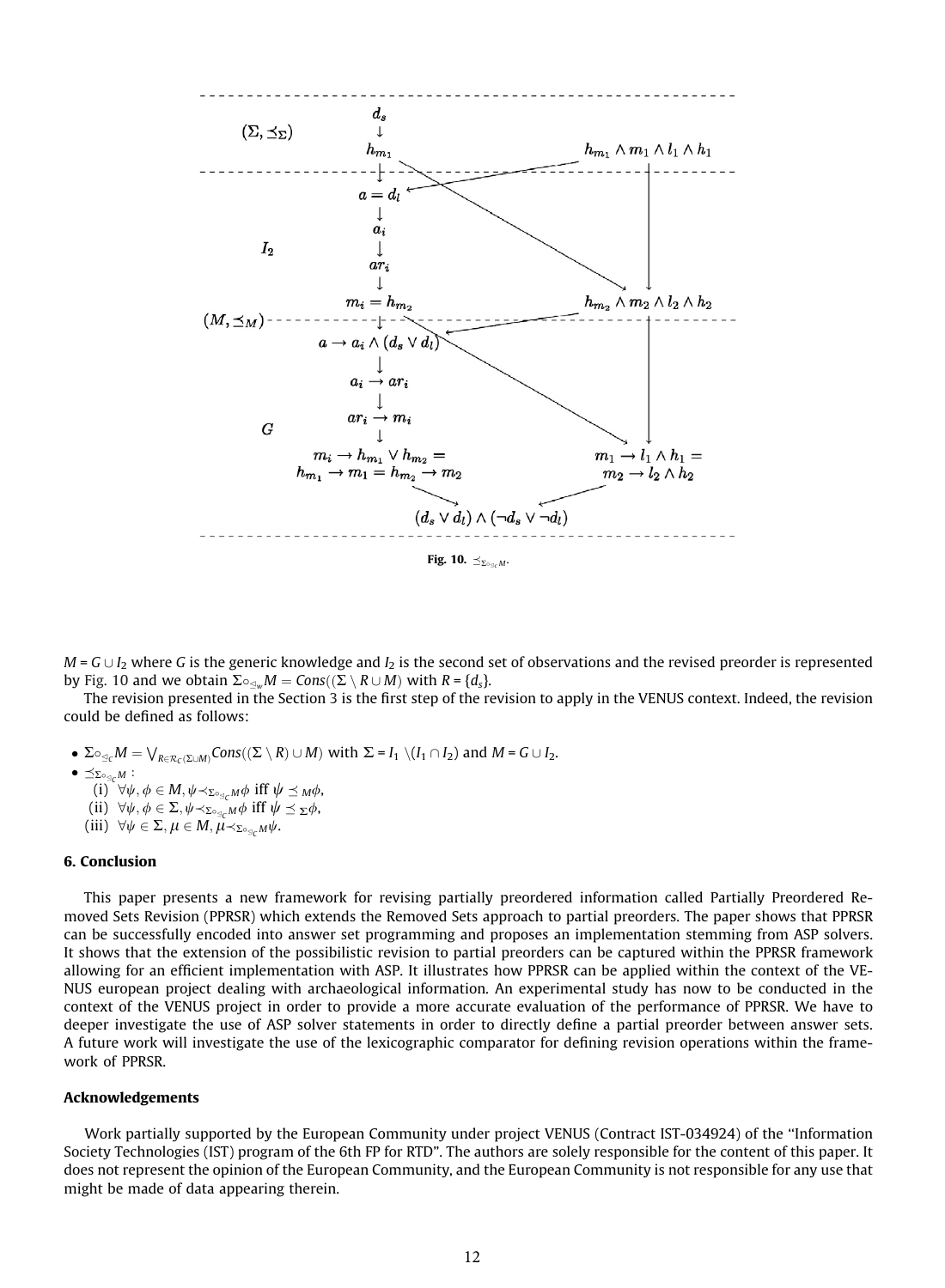#### <span id="page-12-0"></span>Appendix A. proofs

**Proposition 1.** Let  $\Psi$  be an epistemic state and  $\preceq^C_\Psi$  be a partial preorder on  $W$  associated to  $\Psi$ . Then,  $\preceq^C_\Psi$  is a P-faithful assignment.

**Proof.** Let  $\Sigma$  be a set of formulae. The preorder on the interpretations is defined as follows:  $\forall\omega,\omega'\in\mathcal{W},\,\omega{\preceq^C_\psi}\omega'$  iff  $F_\Sigma(\omega)$  $\trianglelefteq_c$  $F_{\Sigma}$ ( $\omega'$ ). We want to show that  $\preceq^{\mathcal{C}}_{\psi}$  is a P-faithful assignment.

- 1. We show that if  $\omega$ ,  $\omega' \in \text{Mod}(\text{Bel}(\Psi))$  then  $\omega \prec^{\mathbb{C}}_{\Psi} \omega'$  is impossible. Let  $\omega$ ,  $\omega' \in \text{Mod}(\text{Bel}(\Psi))$ , then  $F_{\Sigma}(\omega) = \emptyset$  and  $F_{\Sigma}(\omega') = \emptyset$ . So, we have  $F_{\Sigma}(\omega) = \int_{C} F_{\Sigma}(\omega')$  and  $\omega = \frac{C}{\Psi}\omega'$ .
- 2. We show that if  $\omega' \notin Bel(\Psi)$ , then there exists  $\omega \in \mathcal{W}$  such that  $\omega \models Bel(\Psi)$  and  $\omega \preceq^{\mathbb{C}}_{\Psi} \omega'$ . Let  $\omega' \notin Bel(\Psi)$  then  $F_{\Sigma}(\omega') \neq \emptyset$ . We show that there exists  $\omega$  such that  $\omega \models Bel(\Psi)$  and  $\omega \prec_{\Psi}^c \omega'$ .  $\Psi$  is an epistemic state, represented by ( $\Sigma,\preceq_{\Sigma}$ ). So there exists  $\omega$  such that  $\omega\models Bel(\Psi)$  and  $F_{\Sigma}(\omega)=\emptyset$ . We have  $F_{\Sigma}(\omega')\neq\emptyset$ and  $F_{\Sigma}(\omega)$  =  $\emptyset$ , so  $F_{\Sigma}(\omega) \leq_C F_{\Sigma}(\omega')$ . Therefore,  $\omega \prec^C_{\Psi} \omega'$ .
- 3. We show that if  $\Psi = \Phi$  then  $\preceq^C_\Psi = \preceq^C_\Phi$ . Let  $\Psi$  be an epistemic state and let  $\preceq^C_\Psi$  be the associated partial preorder on the interpretations. If  $\Psi$  =  $\Phi$  then  $\preceq^{\mathsf{C}}_{\Psi} = \preceq^{\mathsf{C}}_{\Phi}$ .  $\square$

**Proposition 2.** Let  $\circ_{\pi}$  be the possibilistic revision operator.

 $\forall \omega, \omega' \in \mathcal{W}, \ \omega \preceq^w_{\Psi \circ \text{perm}} \mu^{\omega'} \text{ iff } \omega \preceq_{\Psi \circ \pi \mu} \omega'.$ 

Proof (Possibilistic equivalence). We can distinguish three cases:

1. We want to show that:

If  $\omega \in \mathsf{Mod}(\mu)$  and  $\omega' \in \mathsf{Mod}(\mu)$  then  $\omega \preceq^w_{\mathbb{P}^{\infty}_{\infty}} \omega'$  iff  $\omega \preceq^w_{\mathbb{P}} \omega'.$ 

We have:

$$
\omega \preceq^w_{\Psi \circ \text{sgn } \mu} \omega' \text{ iff } F_{\Sigma \circ \text{sgn } \mu}(\omega) \preceq_w F_{\Sigma \circ \text{sgn } \mu}(\omega')
$$
  
iff  $\forall \phi \in F_{\Sigma \circ \text{sgn } \mu}(\omega), \exists \phi \in F_{\Sigma \circ \text{sgn } \mu}(\omega') \text{ such that } \phi \preceq_{\Sigma \circ \text{sgn } \mu} \phi.$ 

Since  $\omega \in Mod(\mu)$  and  $\omega' \in Mod(\mu)$  therefore  $\mu \notin F_{\Sigma \circ_{\leq w} \mu}(\omega)$  et  $\mu \notin F_{\Sigma \circ_{\leq w} \mu}(\omega').$ According to the [Definition 8](#page-3-0) of  $\circ_{\leq_w}, \forall \psi, \phi \in \Sigma : \psi \leq \circ_{\leq_w} \mu \phi$  iff  $\psi \preceq \Sigma \phi$ Thus:

$$
\omega \preceq^w_{\Psi_{\circ_{\leq w} \mu}} \omega' \text{ iff } \forall \phi \in F_{\Sigma_{\circ_{\leq w}} \mu}(\omega), \exists \phi \in F_{\Sigma_{\circ_{\leq w}} \mu}(\omega') \text{ such that } \phi \preceq_{\Sigma} \phi.
$$

Since  $\Sigma \circ \Delta_{\mathbb{R}} \mu = \Sigma \cup \{\mu\}$ :

 $\omega \preceq^w_{\Psi \circ_{\mathcal{Z}_{w}^{sem}} \mu} \omega'$  iff  $\forall \phi \in F_{\Sigma \cup \{\mu\}}(\omega), \exists \varphi \in F_{\Sigma \cup \{\mu\}}(\omega')$  such that  $\varphi \preceq_{\Sigma} \phi$ .

Moreover, since  $\omega \in Mod(\mu)$  and  $\omega' \in Mod(\mu)$  thus  $\mu \notin F_{\Sigma \cup \{\mu\}}(\omega)$  and  $\mu \notin F_{\Sigma \cup \{\mu\}}(\omega')$ . Therefore  $F_{\Sigma \cup \{\mu\}}(\omega) = F_{\Sigma}(\omega)$  and  $F_{\sum\cup\{\mu\}}(\omega') = F_{\Sigma}(\omega').$ 

$$
\omega \preceq^w_{\Psi \circ \text{sgn } \mu} \omega' \text{ iff } \forall \phi \in F_{\Sigma}(\omega), \exists \phi \in F_{\Sigma}(\omega') \text{ such that } \phi \preceq_{\Sigma} \phi
$$
  
iff  $F_{\Sigma}(\omega) \preceq_w F_{\Sigma}(\omega')$   
iff  $\omega \preceq^w_w \omega'.$ 

2. We want to show that:

If  $\omega \notin Mod(\mu)$  and  $\omega' \notin Mod(\mu)$  then  $\omega =_{\Psi_{\circ_{\mathbb{S}^{\mathrm{sem}}_{w}}\mu}^{\mathbb{W}}}\omega'.$ 

We have  $\omega \notin Mod(\mu)$  and  $\omega' \notin Mod(\mu)$  then  $\omega$  and  $\omega'$  falsify the formula  $\mu$  so  $\mu \in F_{\Sigma \circ_{\leq w} \mu}(\omega)$  and  $\mu \in F_{\Sigma \circ_{\leq w} \mu}(\omega').$ According to the definition of the partial preorder  $\leq_{\Sigma_{\text{out}}\mu}$ , we have:

 $\forall \phi \in F_{\Sigma \circ \leq_{w} \mu}(\omega), \exists \varphi \in F_{\Sigma \circ \leq_{w} \mu}(\omega')$  (in this case  $\mu$ ) such that  $\varphi \preceq_{\Sigma \circ \leq_{w} \mu} \phi$  and thus  $\omega \preceq_{w \circ \leq_{w} \mu}^{\psi} \omega'.$  By symmetry, we have  $\omega' \preceq_{w \circ \leq_{w} \mu}^{\psi} \omega'$ therefore  $\omega = w_{\varphi_{\text{S}^{\text{sem}}_w} \mu} \omega'$ .

3. We want to show that:

If  $\omega \in \mathsf{Mod}(\mu)$  and  $\omega' \notin \mathsf{Mod}(\mu)$  then  $\omega \preceq^{\mathsf{w}}_{\Psi \circ_{\mathsf{sgm}} \mu} \omega'.$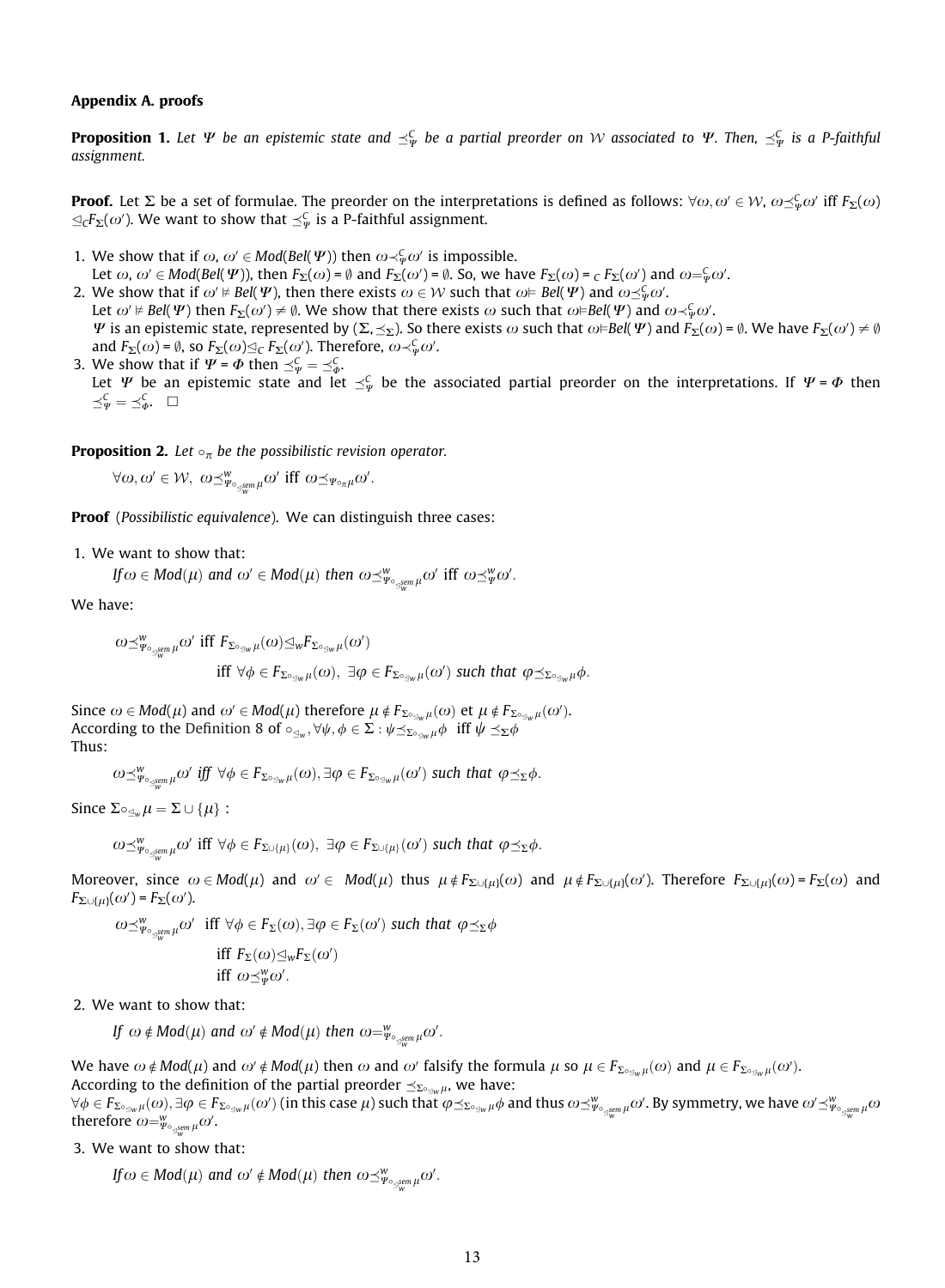We have  $\omega \in Mod(\mu)$  and  $\omega' \notin Mod(\mu)$  then  $\omega$  does not falsify the formula  $\mu$  and  $\omega'$  falsifies the formula  $\mu$  thus  $\mu \notin F_{\Sigma \circ \sim \mu}(\omega)$ and  $\mu \in F_{\Sigma \circ_{\leq w} \mu}(\omega')$ .

We have:  $\forall \phi \in F_{\Sigma \circ_{\exists w} \mu}(\omega)$ ,  $\exists \phi \in F_{\Sigma \circ_{\exists w} \mu}(\omega')$  (in this case  $\mu$ ) such that  $\varphi \prec_{\Sigma \circ_{\exists w} \mu} \phi$  and so  $\omega \preceq^w_{\Psi \circ_{\preceq^{\exists w} \mu} \mu} \omega'$ .

**Proposition 3.** Let  $\Psi \circ_{\preceq_w} \mu$  be the syntactically revised epistemic state by a formula  $\mu$  and let  $\Psi \circ_{\preceq^{\text{sem}}_w} \mu$  be the semantically revised epistemic state by a formula  $\mu$ .

 $\mathsf{Mod}(\mathsf{Bel}(\Psi\circ_{\preceq_{\mathsf{w}}}\mu)) = \mathsf{Mod}(\mathsf{Bel}(\Psi\circ_{\preceq_{\mathsf{w}}^{\mathsf{sem}}}\mu)).$ 

**Proof.** We want to show that  $Mod(Bel(\varPsi \circ_{\preceq_{\mathrm{w}}} \mu)) = Mod(Bel(\varPsi \circ_{\preceq_{\mathrm{w}}^{\mathrm{sem}}} \mu))$ , according to the [Definition 15,](#page-7-0)  $Mod(Bel(\varPsi \circ_{\preceq_{\mathrm{w}}^{\mathrm{sem}}} \mu)) =$  $\{\omega | \omega \in min(Mod(\mu), \preceq^w_\Psi) \text{ and } \nexists \omega', F_{\Sigma \circ \preceq_w \mu}(\omega') \subset F_{\Sigma \circ \preceq_w \mu}(\omega) \}$ . We show that

 $Mod(Bel(\Psi \circ_{\preceq_w} \mu)) = {\omega | \omega \in min(Mod(\mu), \preceq^w_{\Psi}) \text{ and } \nexists \omega', F_{\Sigma \circ_{\preceq_w} \mu}(\omega') \subset F_{\Sigma \circ_{\preceq_w} \mu}(\omega) }$ 

1. We show that:

 $Mod(Bel(\Psi \circ_{\preceq_w} \mu)) \subseteq \{ \omega | \omega \in min(Mod(\mu), \preceq_w^w) \text{ and } \nexists \omega', F_{\Sigma \circ_{\preceq_w} \mu}(\omega') \subset F_{\Sigma \circ_{\preceq_w} \mu}(\omega) \}.$ 

 $\forall \omega \in Mod(Bel(\Psi \circ_{\leq w} \mu))$ , there exists at least one removed set  $R \in \mathcal{R}_w(\Sigma \cup \{\mu\})$  such that  $\omega \in Mod((\Sigma \backslash R) \cup \{\mu\})$ . Let  $F_{\Sigma}(\omega)$  be the set of formulae falsified by  $\omega$ . Since  $\omega \in Mod((\Sigma \backslash R) \cup \{\mu\})$  thus  $\omega$  does not falsify the formulae from  $(\Sigma \setminus R) \cup \{\mu\}$  but  $\omega$  falsifies the formulae belonging to the removed set R. Therefore  $F_{\Sigma}(\omega) = R$ . We want to show that:

- (a)  $\omega \in min(Mod(\mu), \preceq^w_{\Psi})$ . Suppose  $\omega \notin min(Mod(\mu), \preceq^w_{\Psi})$  there exists  $\omega' \in Mod(\mu)$  such that  $\omega' \prec^w_{\Psi}\omega$ . By [Definition 12](#page-5-0),  $\omega' \prec^w_{\Psi} \omega$  iff  $F_{\Sigma}(\omega') \triangleleft_w F_{\Sigma}(\omega)$ . However  $F_{\Sigma}(\omega) = R$  thus  $F_{\Sigma}(\omega') \triangleleft_w R$  which contradicts the fact that R is a removed set. Therefore  $\omega \in min(Mod(\mu), \preceq^w_{\Psi})$ .
- (b)  $\nexists \omega', F_{\sum_{\vartriangle_{\text{sw}}\mu}(\omega') \subset F_{\sum_{\vartriangle_{\text{sw}}\mu}(\omega)}$ . Suppose  $\exists \omega', F_{\sum_{\vartriangle_{\text{sw}}\mu}(\omega') \subset F_{\sum_{\vartriangle_{\text{sw}}\mu}(\omega)}$ . Since  $F_{\Sigma}(\omega)$  = R, we have  $F_{\sum_{\vartriangle_{\text{sw}}\mu}(\omega') \subset R$  which contradicts the fact that R is a removed set. Therefore  $\nexists \omega', F_{\Sigma \circ_{\exists w} \mu}(\omega') \subset F_{\Sigma \circ_{\exists w} \mu}(\omega)$ .

# 2. We show that:

 $\{\omega | \omega \in min(\text{Mod}(\mu), \preceq^w_\Psi) \text{ and } \nexists \omega', F_{\Sigma \circ_{\text{SW}} \mu}(\omega') \subset F_{\Sigma \circ_{\text{SW}} \mu}(\omega) \} \subseteq \text{Mod}(\text{Bel}(\Psi \circ_{\text{SW}} \mu)).$ 

 $\forall \omega \in {\{\omega | \omega \in min(Mod(\mu), \preceq^w_\Psi) \text{ and } \not \exists \omega', F_{\Sigma \circ_{\preceq_w} \mu}(\omega') \subset F_{\Sigma \circ_{\preceq_w} \mu}(\omega) \}, F_{\Sigma}(\omega) \neq \emptyset \text{ because } \Sigma \cup {\{\mu\}} \text{ is inconsistent.}$   $F_{\Sigma}(\omega) \subset \Sigma$  and  $\omega \models \mu$  et  $\omega \models (\Sigma \setminus F_\Sigma(\omega))$ . Since  $F_\Sigma(\omega) \cap \{\mu\} = \emptyset$  thus  $\omega \models (\Sigma \setminus F_\Sigma(\omega)) \cup \{\mu\}$  and  $(\Sigma \setminus F_\Sigma(\omega)) \cup \{\mu\}$  is consistent. We show that  $F_\Sigma(\omega)$ is a removed set. We show that:

- (a)  $\nexists \omega \in Mod(\mu)$  such that  $(\Sigma \setminus F_{\Sigma}(\omega')) \cup \{\mu\}$  is consistent et  $F_{\Sigma}(\omega') \subset F_{\Sigma}(\omega)$ . Suppose there exists  $\omega' \in Mod(\mu)$  such that  $(\Sigma \setminus F_{\Sigma}(\omega')) \cup \{\mu\}$  is consistent and  $F_{\Sigma}(\omega') \subset F_{\Sigma}(\omega)$ . This contradicts the starting hypothesis:  $\omega \in {\omega | \omega \in min(Mod(\mu), \preceq^w_{\Psi})}$  and  $\exists \omega', F_{\Sigma \circ_{\preceq_w} \mu}(\omega') \subset F_{\Sigma \circ_{\preceq_w} \mu}(\omega)$ .
- (b)  $\nexists \omega' \in Mod(\mu)$  such that  $(\Sigma \setminus F_{\Sigma}(\omega')) \cup \{\mu\}$  is consistent and  $F_{\Sigma}(\omega') \triangleleft_{w} F_{\Sigma}(\omega)$ . Suppose there exists  $\omega'\in$  Mod( $\mu$ ) such that ( $\Sigma\setminus F_\Sigma(\omega')\cup\{\mu\}$  is consistent and  $F_\Sigma(\omega')$   $\triangleleft_\omega$ ,  $F_\Sigma(\omega)$ . According to [Definition](#page-5-0) [12,](#page-5-0)  $\omega' \prec^w_\psi \omega$  donc  $\omega \notin min(Mod(\mu), \preceq^w_\psi)$  which contradicts the starting hypothesis.  $\Box$

**Proposition 4.** Let  $\rho$  a rule atom or an intermediary atom.

$$
\rho \in CN(\Pi_{\Sigma \cup \{\mu\}}^S) \text{ iff } I_S \nvDash F_0(\rho).
$$

**Proof.** The proof is obvious according the rules construction.  $\Box$ 

**Proposition 5.** Let  $\Sigma$  be a set of partially preordered formulae. Let  $S \subseteq V$  be a set of atoms. S is an answer set of  $\Pi_{\Sigma \cup \{u\}}$  iff S corresponds to an interpretation  $I_{\rm S}$  of V<sup>+</sup> which satisfies  $(\Sigma \backslash F_0(R^+ \cap S)) \cup \{\mu\}$ .

## Proof

1. We first show that if S is an answer set of  $\Pi_{\Sigma \cup \{\mu\}}$  then  $I_S$  is an interpretation of  $V^*$  that satisfies  $\Sigma \setminus F_O(R^* \cap S) \cup \{\mu\}$ .

Let S be an answer set of  $\Pi_{\Sigma\cup\{\mu\}}$ . We have  $I_S = \{a|a \in S\} \cup \{\neg a|a' \in S\}$  that is to say if  $a \in S$  then  $a \in I_S$  and if  $a' \in S$  then  $\neg a \in I_{\mathcal{S}}$ .

- We first show that  $I_S$  is an interpretation of  $V^*$ .
	- To do that, we show the mutual exclusion that is to say  $\forall a \in V^*$ , either  $a \in S$  or  $a' \in S$  because:
		- $\ast$  If  $a \notin S$  and  $a' \notin S$  then the rule  $a \leftarrow not$  a' is applied and  $a \in CN \left(\Pi_{\Sigma \cup \{\mu\}}^S \right)$  $\overline{\{ \Pi_{\Sigma \cup \{\mu\}}^{\mathsf{S}} \}}$ , yet S is an answer set of  $\Pi_{\Sigma \cup \{\mu\}}$  thus
		- $S = CN(\Pi_{\Sigma\cup\{\mu\}}^S)$  thus  $a \in S$  which contradicts the hypothesis.<br>
		if  $a \in S$  and  $a' \in S$  then the only rule allowing to deduce a is  $a \leftarrow not$  and a if  $a \in S$  and  $a' \in S$  then the only rule allowing to deduce a is  $a \leftarrow not$  a'. For that a is true, it is necessary that a' is false, thus  $a' \notin S$  which contradicts the hypothesis.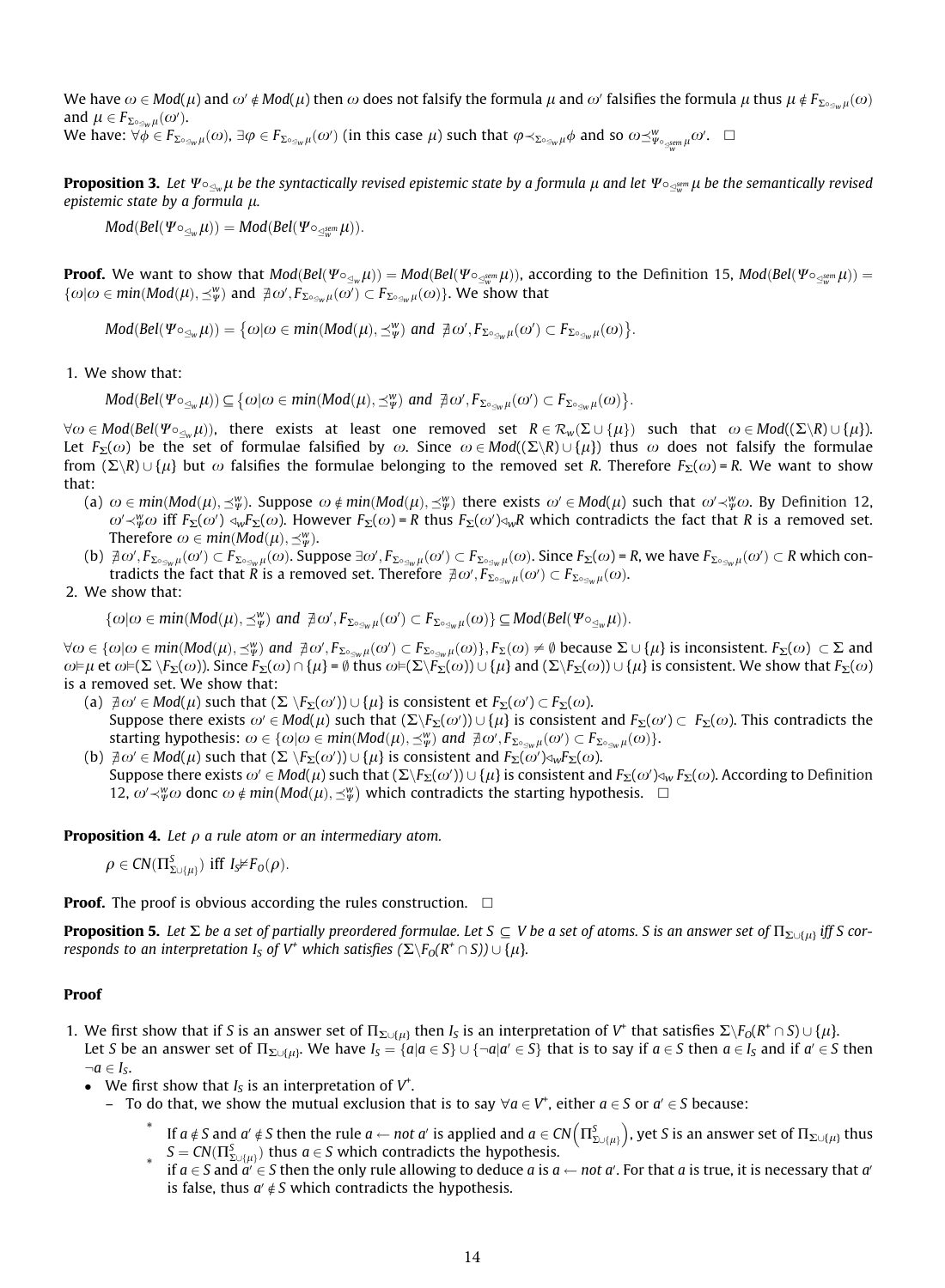- We show too that false  $\notin S$  and contradiction  $\notin S$ . Suppose that false  $\in S$ , there are two cases:
	- $^*$  Let contradiction  $\neq$  S. the rule contradiction  $\leftarrow$  false,not contradiction is applied and contradiction  $\in$  CN( $\Pi_{\Sigma\cup\{\mu\}}^{S}$ ), yet S is an answer set of  $\Pi_{\Sigma\cup\{\mu\}}$  thus  $S=CN(\Pi_{\Sigma\cup\{\mu\}}^S)$  thus *contradiction*  $\in$  S which contradicts the initial hypothesis.<br>Let contradiction  $\in S$ . The only rule allowing to deduce contradiction is contradiction  $\leftarrow$  false,not contradiction.
	- In order to have contradiction true, it is necessary that false is true and contradiction is false thus contradiction  $\text{\textless}$  S which contradicts the hypothesis.

Thus,  $I_S$  is an interpretation of  $V^*$ .

- $\bullet$ We then show that  $I_S$  satisfies  $\Sigma\setminus F_O(R^+ \cap S) \cup {\{\mu\}}$  that is to say  $I_S \in Mod(\Sigma\setminus F_O(R^+ \cap S) \cup {\{\mu\}}).$ 
	- We show that  $I_5$  is a model of  $\mu$ . Suppose that  $I_5 \notin Mod(\mu)$  then  $I_5 \notin \mu$ . The rule introduced by (3), we get  $\textit{false} \in \text{CN}(\Pi^\text{S}_{\Sigma\cup\{\mu\}})$ , yet S is an answer set of  $\Pi_{\Sigma\cup\{\mu\}}$  thus  $S = \text{CN}(\Pi^\text{S}_{\Sigma\cup\{\mu\}})$  thus  $\textit{false} \in$  S which is impossible since *false*  $\notin$  *S*. Thus  $I_S \in Mod(\mu)$ .
	- Suppose that  $I_S \notin Mod(\Sigma \backslash F_O(R^+ \cap S) \cup \{\mu\})$ . Then there exists a formula  $f \in \Sigma \backslash F_O(R^+ \cap S) \cup \{\mu\}$  such that  $I_S \nvDash f$ . Since  $I_S \in Mod(\mu)$  then  $f \neq \mu$  thus  $f \in \Sigma \setminus F_O(R^+ \cap S)$ . According to the rule introduced by the step 2 concerning f, we get  $r_f\in \mathsf{CN}(\Pi^\mathsf{S}_{\Sigma\cup\{\mu\}})$  yet S is an answer set of  $\Pi_{\Sigma\cup\{\mu\}}$  thus  $S=\mathsf{CN}(\Pi^\mathsf{S}_{\Sigma\cup\{\mu\}})$  thus  $r_f\in S$ . If  $r_f\in S$  then  $f\in F_0(R^*\cap S)$  and thus  $f \notin \Sigma \backslash F_0(R^+ \cap S) \cup \{\mu\}$  which contradicts the hypothesis.

As a consequence  $I_S$  satisfies  $\Sigma \backslash F_O(R^* \cap S) \cup \{\mu\}.$ 

- 2. Then, we show that, if  $I_S$  is an interpretation of  $V^*$  which satisfies  $\Sigma \setminus F_O(R^* \cap S) \cup {\mu}$  then S is an answer set of  $\Pi_{\Sigma \cup {\{\mu}\}}$ . From  $I_S$ , we build a set S such that  $S=\{a|a\in I_S\}\cup\{a'|\neg a\in I_S\}$  that is to say if  $a\in I_S$  then  $a\in S$  and if  $\neg a\in I_S$  then  $a'\in S.$  We then add rule atoms and intermediary atoms. We show that  $S = \mathcal{CN}(\Pi_{\Sigma\cup\{\mu\}}^S).$ 
	- $\bullet$  We first show that  $S\!\subseteq\!CN(\Pi^S_{\Sigma\cup\{\mu\}}).$  Let  $a\in S$  be an atom. There are two cases:
		- Let  $a\in V^*.$  is an interpretation of  $V^+,\neg a\notin V^+$  et  $a'\notin S.$  the rule  $a\leftarrow nota'$  implies that  $a\in CN\left(\Pi^S_{\Sigma\cup\{\mu\}}\right)$  $(\Pi_{\Sigma \cup \{\mu\}}^S).$
		- Let  $a \in V^-$ . The proof is similar.

Moreover, if  $\rho$  is a rule atom or an intermediary atom. We know that if  $\rho\in$  S then  $\rho\in$  CN $\left(\Pi^\text{S}_{\Sigma\cup\{\mu\}}\right)$  $\sqrt{T_{\Sigma \cup \{u\}}^S}$  according to the [Proposition 4.](#page-8-0)

- Then we show that  $CN\left(\Pi_{\Sigma\cup\{\mu\}}^{\mathcal{S}}\right)$  $\left(\Pi_{\Sigma\cup\{\mu\}}^S\right)\subseteq S$ . Clearly, we have  $CN\left(\Pi_{\Sigma\cup\{\mu\}}^S\right)$  $U(T^S_{\Sigma \cup \{u\}}) \subseteq V \cup \{false, contradiction\}.$ 
	- .We first show that  $C N \big( \Pi_{\Sigma \cup \{\mu\}}^S$  $\mathcal{L}\left(\Pi_{\Sigma\cup\{\mu\}}^S\right)\cap (V\setminus R^+) \subseteq S$ . Suppose that there exists  $a\in CN(\Pi_{\Sigma\cup\{\mu\}}^S)\cap (V\setminus R^+)$  such that  $a\notin S$ . There are two cases:
		- $^*$  Let  $a\in V^{\star}.a'\in S$  because  $I_S$  is an interpretation of  $V^{\star}$  and we know that  $S\subseteq CN(\Pi_{\Sigma\cup\{\mu\}}^S)$  thus  $a'\in CN(\Pi_{\Sigma\cup\{\mu\}}^S)$ But the only rule allowing the deduction of a is  $a \leftarrow not \ a'$  thus  $a \notin CN(\Pi_{\Sigma\cup\{\mu\}}^S)$  which is impossible since
		- $a\in \mathcal{CN}(\Pi_{\Sigma\cup\{\mu\}}^{\mathcal{S}})\cap (V\setminus R^{+}).$  Thus  $a\in \mathcal{S}.$
		- \* Let  $a \in V^-$ . The proof is similar.

Moreover, if  $\rho$  is a rule atom or an intermediary atom such that  $\rho\in C\!N(\Pi^\mathsf{S}_{\Sigma\cup\{\mu\}})\cap (V\setminus R^+)$  and  $\rho\notin$  S. According to the [Proposition 4,](#page-8-0) we know that  $\rho\in C N(\Pi_{\Sigma\cup\{\mu\}}^S)\cap (V\setminus R^+)$  implies that I<sub>S</sub> $\models F_0(\rho).$  But, if  $\rho\notin S$  then I<sub>S</sub> $\nvDash F_0(\rho)$  which is contradictory.

–  $\;$  Then, we show that  $CN(\Pi_{\Sigma \cup \{\mu\}}^S) \cap R^+ \subseteq S.$  Suppose that there exists  $a \in CN\big(\Pi_{\Sigma \cup \{\mu\}}^S)$  $\Gamma\left(\Pi_{\Sigma\cup\{\mu\}}^S\right)\cap R^+$  such that  $a \notin S$ . Then  $a = r_j$ thus  $r_f \in S$  and  $I_S$  is an interpretation of  $V'$ . The only rule concerning f is introduced in 2. The body of the rule belongs to CN $\left(\Pi^S_{\Sigma\cup\{\mu\}}\right)$  $(\Pi_{\Sigma \cup \{\mu\}}^S)$ . Since  $CN(\Pi_{\Sigma \cup \{\mu\}}^S)$  $\left(\Pi_{\Sigma\cup\{\mu\}}^{S}\right)\cap \left(V\setminus R^{+}\right)\subseteq S$  then it belongs to S too. That implies that  $I_{S} \neq f$ . But  $I_{S}$  is a model of  $\Sigma \backslash F_O(R^* \cap S)$  and  $r_f \notin S$  which contradicts the hypothesis.

Moreover, if  $\rho$  is a rule atom or an intermediary atom such that  $\rho\in$  CN $\big(\Pi_{\Sigma\cup\{\mu\}}^{\mathcal{S}}$  $\mathcal{O}\left(\Pi_{\Sigma\cup\{\mu\}}^{S}\right)\cap R^{+}$  and  $\rho\notin S$ . According to the [Proposition 4,](#page-8-0) we know that  $\rho \in \mathcal{CN}(\Pi_{\Sigma \cup \{\mu\}}^S)^S \cap R^+$  implies that  $I_S \models F_O(\rho)$ . But, if  $\rho \notin S$  then  $I_S \nvDash F_O(\rho)$  which is contradictory.

–  $\,$  Finally, we show that false  $\displaystyle \notin$  CN  $\left( \Pi_{\Sigma \cup \{\mu\}}^S \right)$  $\left( \Pi_{\Sigma \cup \{\mu\}}^{\mathcal{S}} \right)$ . Suppose that false  $\in CN \left( \Pi_{\Sigma \cup \{\mu\}}^{\mathcal{S}} \right)$  $\int (\Pi_{\Sigma \cup \{u\}}^S)$ , then the rule introduced in 3 is such that its body belongs to CN $\left( \Pi_{\Sigma\cup\{\mu\}}^S \right)$  $\left(\Pi_{\Sigma\cup\{\mu\}}^{S}\right)$  and since  $CN\left(\Pi_{\Sigma\cup\{\mu\}}^{S}\right)$  $\left(\Pi_{\Sigma \cup \{\mu\}}^{S}\right) \cap \left(V \setminus R^{+}\right) \subseteq S$  then it belongs to S too. But that is to say that the formula  $\mu$  is not satisfied by I<sub>S</sub> which is impossible since I<sub>S</sub> is a model of  $\mu$ . Thus false  $\notin$  CN  $(\Pi_{\Sigma\cup\{\mu\}}^S)$ (B)  $I_s$  which is impossible since  $I_s$  is a model of  $\mu$ . Thus false  $\notin CN\left(\Pi_{\Sigma\cup\{\mu\}}^S\right)$  and by consequence *contradiction*  $\notin CN(\Pi_{\Sigma \cup \{\mu\}}^S)$ .

We have CN $\left(\Pi_{\Sigma \cup \{\mu\}}^S\right)$  $\left(\Pi_{\Sigma\cup\{\mu\}}^S\right)\subseteq V\cup\{false, contradiction\}$  and we have shown that  $\mathsf{CN}\left(\Pi_{\Sigma\cup\{\mu\}}^S\right)$  $\Gamma\left(\Pi_{\Sigma\cup\{\mu\}}^S\right)\cap (V\setminus R^+) \subseteq S, CN\left(\Pi_{\Sigma\cup\{\mu\}}^S\right)$  $\Gamma\left(\Pi_{\Sigma \cup \{u\}}^{S}\right) \cap R^{+} \subseteq S,$ false  $\text{\# CN} \big( \, \Pi^{\mathcal{S}}_{\Sigma \cup \{\mu\}} \,$  $\pi(\Pi_{\Sigma \cup \{\mu\}}^{S})$  and contradiction  $\notin CN(\Pi_{\Sigma \cup \{\mu\}}^{S})$  $\left(\Pi_{\Sigma\cup\{u\}}^{\mathcal{S}}\right)$  thus

 $CN(\Pi_{\Sigma\cup\{\mu\}}^{S})\subseteq S.$   $\Box$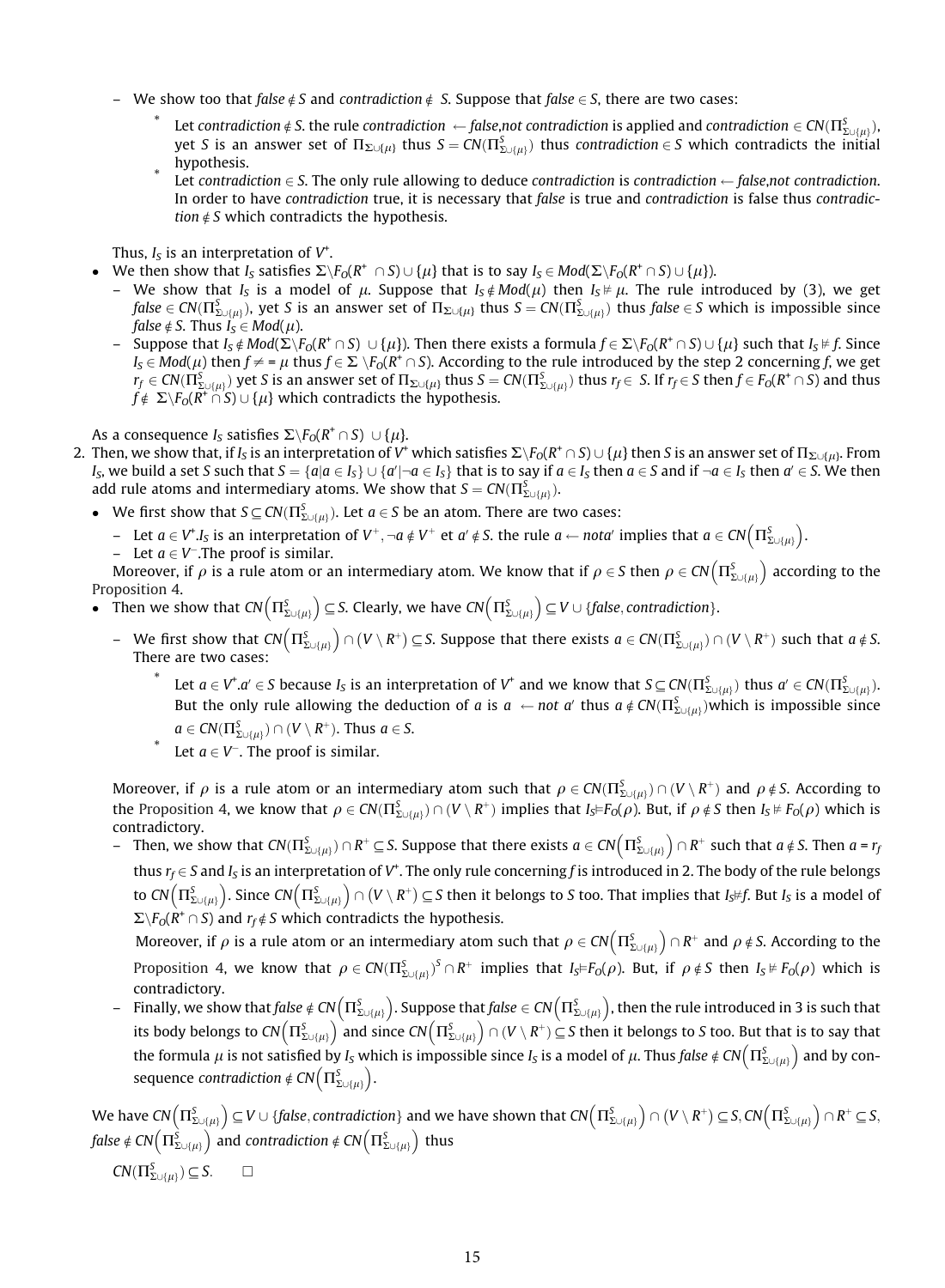**Proposition 6.** Let  $\Sigma$  be a finite set of partially preordered formulae and  $\mu$  be a formula such that  $\Sigma \cup \{\mu\}$  is inconsistent. X is a removed set of  $\Sigma \cup {\{\mu\}}$  iff there exists a preferred answer set S of  $\Pi_{\Sigma \cup {\{\mu\}}}$  such that  $F_0(R^+ \cap S) = X$ .

To proof this proposition, we use the following intermediary results which are a consequence of the [Proposition 5](#page-8-0):

**Proposition 8.** Let  $R \subseteq \Sigma$ . If  $(\Sigma \setminus R) \cup \{\mu\}$  is consistent then there exists a set of atoms S such that S is an answer set of  $\Pi_{\Sigma \cup \{u\}}$  and  $F_{\Omega}(R^+ \cap S) \subset R$ .

**Proof.** Let  $R \subseteq \Sigma$  be such that  $(\Sigma \setminus R) \cup \{\mu\}$  be consistent. We show that there exists a set of atoms S such that S is an answer set of  $\Pi_{\Sigma \cup \{\mu\}}$  and  $F_0(R^+ \cap S) \subseteq R$ .

 $(\Sigma \backslash R) \cup {\mu}$  is consistent, then there exists an interpretation I<sub>R</sub> which satisfies  $(\Sigma \backslash R) \cup \{\mu\}$ . From this interpretation I<sub>R</sub>, we can build a set of atoms S such that  $S=\{a|a\in I_R\}\cup\{a'|\neg a\in I_R\}\cup\{\rho|I_R\models F_o(\rho)\}$  and S is an answer set of  $\Pi_{\Sigma\cup\{\mu\}}.$  R contains all the formulae falsified by the interpretation  $I_R$ . But R may also contain formulae satisfied by  $I_R$ . There is no one-to-one correspondence between answer sets and potential removed sets. An answer set may corresponds to several potential removed sets.  $\Box$ 

**Corollary 1.** Let  $R \subseteq \Sigma$  be such that  $(\Sigma \backslash R) \cup \{\mu\}$  is consistent. If it does not exist  $R' \subseteq R$  such that  $(\Sigma \backslash R) \cup \{\mu\}$  is consistent, there then exists a set of atoms S such that S is an answer set of  $\Pi_{\Sigma \cup \{\mu\}}$  and  $F_0(R^* \cap S) = R$ .

**Proposition 9.** If there exists a set of atoms S such that S is an answer set of  $\Pi_{\Sigma \cup \{\mu\}}$  then  $(\Sigma \setminus F_O(R^* \cap S)) \cup {\{\mu\}}$  is consistent.

**Proof.** Let S be a set of atoms such that S is an answer set of  $\Pi_{\Sigma \cup \{\mu\}}$ . We show that  $(\Sigma \setminus F_0(R^+ \cap S)) \cup {\{\mu\}}$  is consistent.

From S, we build an interpretation  $I_S = \{a | a \in S\} \cup \{-a | a' \in S\}$ . According to the [Proposition 5](#page-8-0), we know that all the rules  $r_f$ which do not appear in S correspond to formulae f satisfied by the interpretation  $I_S$ . Thus  $(\Sigma \backslash F_0(R^+ \cap S)) \cup {\{\mu\}}$  is consistent.  $\Box$ 

**Proof** (One-to-one correspondence). Let  $S_w(\Pi_{\Sigma \cup \{\mu\}})$  be the set of preferred answer sets of  $\Pi_{\Sigma \cup \{\mu\}}$  according to the comparator  $\leq_C$ . Let  $R_w(\Sigma \cup \{\mu\})$  be the set of removed sets of  $\Sigma \cup \{\mu\}$ . We want to show that:  $\{F_0(R^+ \cap S) | S \in S_w(\Pi_{\Sigma \cup \{\mu\}})\}$  $R_w(\Sigma \cup \{\mu\}).$ 

- 1. We show that  $\{F_0(R^* \cap S)|S \in S_w(\Pi_{\Sigma \cup \{\mu\}})\}\subseteq R_w(\Sigma \cup \{\mu\})$ . Let S be a preferred answer set of  $\Pi_{\Sigma \cup \{\mu\}}$ , i.e.  $S \in S_w(\Pi_{\Sigma \cup \{\mu\}})$  such that  $R = F_O(R^* \cap S)$ . We want to show that  $R \in R_w(\Sigma \cup \{\mu\})$  i.e.:
	- R is a potential removed set of  $\Sigma \cup \{\mu\}$ :  $(\Sigma \setminus R) \cup \{\mu\}$  is consistent.
	- R is minimal according to the inclusion:  $\exists R' \subseteq \Sigma$  such that  $(\Sigma \setminus R') \cup \{\mu\}$  is consistent and  $R' \subset R$ .
	- R is preferred according to the comparator  $\trianglelefteq_c$ :  $\nexists R' \subseteq \Sigma$  such that  $(\Sigma \setminus R') \cup \{\mu\}$  is consistent and  $R' \triangleleft_{w} R$ .
	- According to the Proposition 9,  $(\Sigma \backslash R) \cup {\mu}$  is consistent. Suppose that  $R \notin R_w(\Sigma \cup \{\mu\})$  then, we have two possibilities: (a) R is not minimal according to the inclusion:  $\exists R' \subseteq \Sigma$  such that  $(\Sigma \setminus R') \cup \{\mu\}$  is consistent and  $R' \subset R$ .
	- (b) R is not preferred according to the comparator  $\ll_{C}:\exists R'\subseteq\Sigma$  such that  $(\Sigma\setminus R')\cup\{\mu\}$  is consistent and  $R'\ll_{w}R$

Let  $R' \subseteq \Sigma$  such that  $(\Sigma \setminus R') \cup \{\mu\}$  is consistent, then there exists an interpretation  $I_{R'}$  which satisfies  $(\Sigma \setminus R') \cup \{\mu\}$ . Let  $S' = \{a | a \in I_{R'}\} \cup \{a' | \neg a \in I_{R'}\} \cup \{\rho | I_{R'} \nvDash F_0(\rho)\}\$ . Clearly,  $I_{S'} = \{a | a \in S'\}\cup \{\neg a | a' \in S'\}\$  is an interpretation of  $V^*$  which satisfies  $(S \setminus R') \cup \{a\}$  and such that  $R' = E \cup R^* \cap S'$ . According to the Corollary 1,  $(\Sigma \backslash R') \cup \{\mu\}$  and such that  $R' = F_0(R^+ \cap S')$ . According to the Corollary 1, S' is an answer set of  $\Pi_{\Sigma \cup \{\mu\}}$ . Moreover,

- (a) if  $R' \subset R$ , then  $F_O(R^+ \cap S') \subset F_O(R^+ \cap S)$  which contradicts the hypothesis  $S \in S_w(\Pi_{\Sigma \cup \{\mu\}})$ .
- (b) if  $R' \triangleleft_{w} R$  then  $F_O(R^+ \cap S') \triangleleft_{w} F_O(R^+ \cap S)$  which contradicts the hypothesis  $S \in S_w(\Pi_{\Sigma \cup \{\mu\}})$ .

```
Thus R \in R_{w}(\Sigma \cup \{\mu\}).
```
- 2. We show that  $R_w(\Sigma \cup \{\mu\}) \subseteq {F_O(R^* \cap S)|S \in S_w(\Pi_{\Sigma \cup \{\mu\}\})}$ . Let R be a removed set of  $\Sigma \cup {\{\mu\}}$  according to the comparator  $\leq_C$ . We have  $(\Sigma \setminus R) \cup \{\mu\}$  is consistent, so, there exists an interpretation  $I_R$  which satisfies  $(\Sigma \setminus R) \cup \{\mu\}$ . Let  $S = \{a | a \in I_R\} \cup \{a' | \neg a \in I_R\} \cup \{\rho | I_R \nvDash F_0(\rho)\}$  be a set of atoms. Clearly,  $R = F_0(R^+ \cap S)$ . According to the Corollary 1, S is an approximate of  $\Pi_{\sigma}$ , suppose that S is not a preferred approximate of  $\Pi_{\sigma}$ , s is answer set of  $\Pi_{\Sigma\cup\{u\}}$ . Suppose that S is not a preferred answer set of  $\Pi_{\Sigma\cup\{u\}}$ , i.e.  $S \notin S_w(\Pi_{\Sigma\cup\{u\}})$ , we then have two possibilities:
	- (a) S is not minimal according to the inclusion:  $\exists S \in S(\Pi_{\Sigma \cup \{\mu\}})$  such that  $F_0(S' \cap R^+) \subset F_0(S \cap R^+)$ . Since  $R = F_0(R^+ \cap S)$ ,  $F_O(S' \cap R^+) \subset R$ . Moreover,  $F_O(S' \cap R^+) \subseteq \Sigma$  and  $(\Sigma \setminus F_O(S' \cap R^+)) \cup \{\mu\}$  is consistent. So R is not a removed set of  $\Sigma \cup {\mu}$  which contradicts the hypothesis.
	- (b) S is not preferred according to the comparator  $\triangleleft c: \exists S' \in S(\Pi_{\Sigma \cup \{\mu\}})$  such that  $F_0(S \cap R^+) \triangleleft_w F_0(S \cap R^+)$ . As  $R = F_0(R^+ R^+)$  $F_G(R^+ \cap S)$ , $F_G(S' \cap R^+)$ q,,, $R$ . Moreover,  $F_G(S' \cap R^+) \subseteq \Sigma$  and  $(\Sigma \setminus F_O\widetilde(S' \cap R^+)) \cup \{\mu\}$  is consistent. So,  $R$  is not a removed set  $\Sigma \cup \{\mu\}$  which contradicts the hypothesis.

Therefore,  $S \in S_w(\Pi_{\Sigma \cup \{\mu\}})$ .  $\Box$